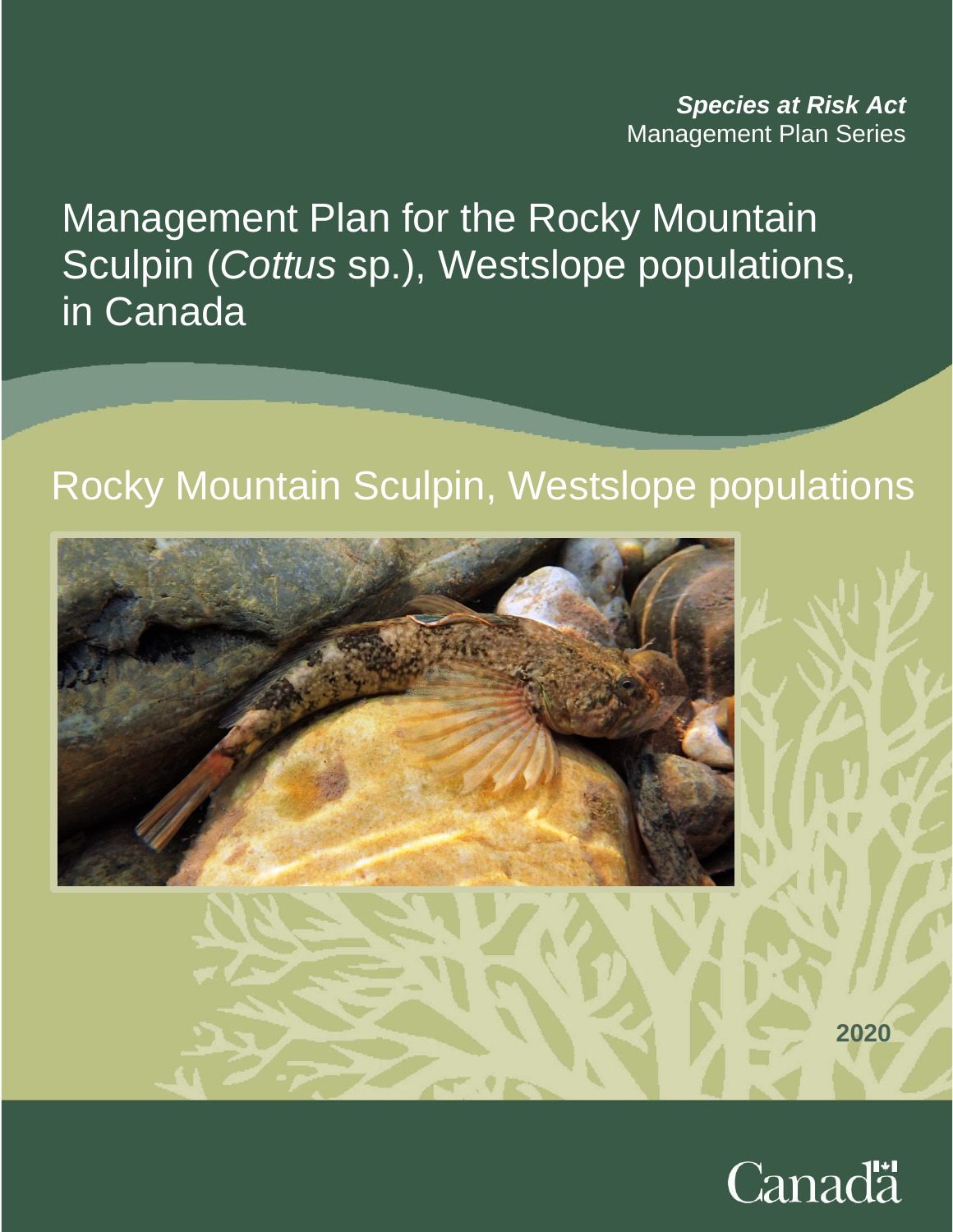#### **Recommended citation:**

Fisheries and Oceans Canada. 2020. Management Plan for the Rocky Mountain Sculpin (*Cottus* sp.), Westslope populations, in Canada. *Species at Risk Act* Management Plan Series. Fisheries and Oceans Canada, Ottawa. iii+ 17 pp.

For copies of the management plan, or for additional information on species at risk, including Committee on the Status of Endangered Wildlife in Canada (COSEWIC) Status Reports, residence descriptions, action plans, and other related recovery documents, please visit the [Species at Risk](http://www.sararegistry.gc.ca/default.asp?lang=En&n=24F7211B-1) Public Registry.

**Cover illustration:** Adult Rocky Mountain Sculpin, Westslope populations. Photo Credit: Tyana Rudolfsen.

Également disponible en français sous le titre: « Plan de gestion pour le chabot des montagnes Rocheuses (*Cottus* sp.), populations du versant ouest, au Canada »

© Her Majesty the Queen in Right of Canada, represented by the Minister of Fisheries and Oceans, 2020. All rights reserved. ISBN 978-0-660-36251-9 Catalogue no. En3-5/109-2020E-PDF

Content (excluding the illustrations) may be used without permission, with appropriate credit to the source.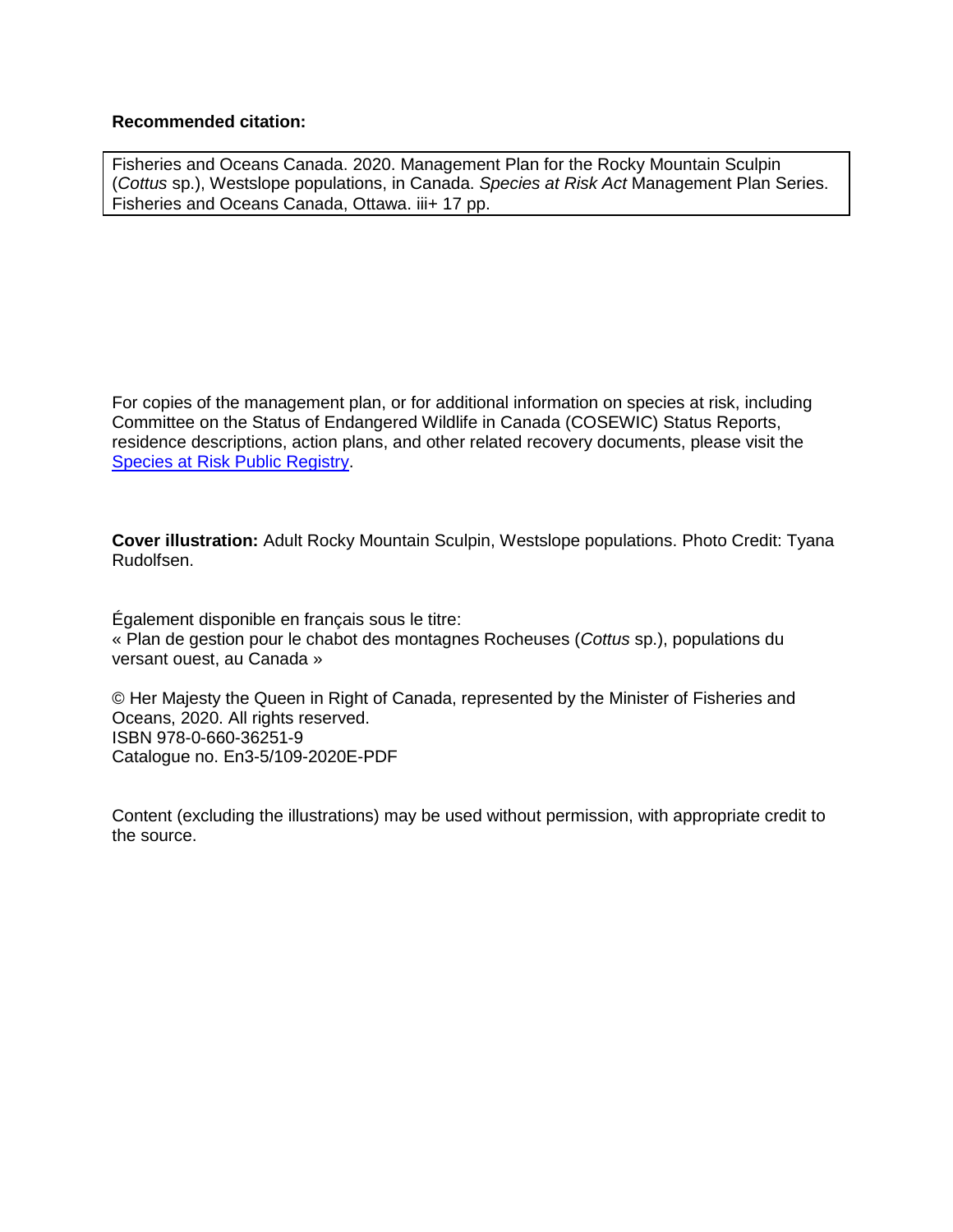# <span id="page-2-0"></span>**Preface**

The federal, provincial, and territorial government signatories under the [Accord for the](http://www.sararegistry.gc.ca/default.asp?lang=En&n=92D90833-1)  [Protection of Species at Risk \(1996\)](http://www.sararegistry.gc.ca/default.asp?lang=En&n=92D90833-1) agreed to establish complementary legislation and programs that provide for the protection of species at risk throughout Canada. Under the *Species at Risk Act* (S.C. 2002, c.29) (SARA), the federal competent ministers are responsible for the preparation of management plans for species listed as special concern and are required to report on progress five years after the publication of the final document on the Species at Risk Public Registry, and every subsequent five years following.

The Minister of Fisheries and Oceans is the competent minister under SARA for the Rocky Mountain Sculpin, Westslope populations, and has prepared this management plan, as per section 65 of SARA. In preparing this management plan, the competent minister has considered, as per section 38 of SARA, the commitment of the Government of Canada to conserving biological diversity and to the principle that, if there are threats of serious or irreversible damage to the listed wildlife species, cost-effective measures to prevent the reduction or loss of the species should not be postponed for a lack of full scientific certainty. To the extent possible, this management plan has been prepared in cooperation with Indigenous organizations, environmental non-governmental organizations, industry, species' experts, and the Province of British Columbia as per section 66(1) of SARA.

As stated in the preamble to SARA, success in the conservation of this species depends on the commitment and cooperation of many different constituencies that will be involved in implementing the directions set out in this plan and will not be achieved by Fisheries and Oceans Canada or any other jurisdiction alone. All Canadians are invited to join in supporting and implementing this plan for the benefit of the Rocky Mountain Sculpin, Westslope populations, and Canadian society as a whole.

A SARA management plan includes measures for the conservation of the species to manage the species of special concern to prevent it from becoming threatened or endangered. The competent minister (Minister of Fisheries and Oceans) must prepare a management plan that includes measures for the conservation of the species that the minister considers appropriate. These measures for the conservation of the species are set out to achieve the management objective identified in the management plan. Implementation of this management plan is subject to appropriations, priorities, and budgetary constraints of the participating jurisdictions and organizations.

# <span id="page-2-1"></span>**Acknowledgments**

Fisheries and Oceans Canada (DFO) wishes to acknowledge the contributions of those who supported the development of the management plan for Rocky Mountain Sculpin, Westslope populations. This management plan was drafted by Patricia Woodruff, with input from Ahdia Hassan (DFO), Sean MacConnachie (DFO) and Martin Nantel (DFO).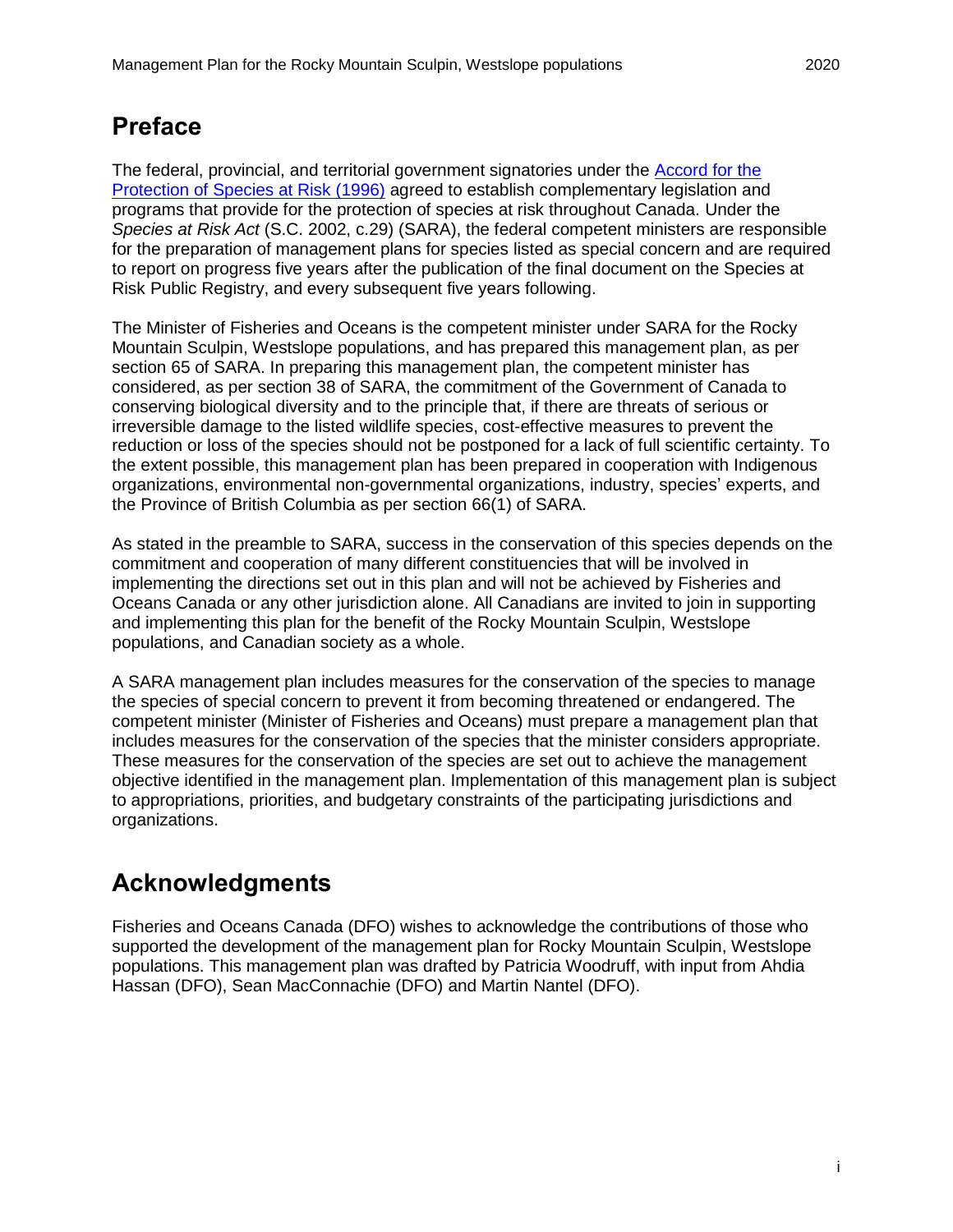## <span id="page-3-0"></span>**Executive summary**

The Rocky Mountain Sculpin (*Cottus* sp.), Westslope populations, was listed as special concern under the *Species at Risk Act* (SARA) in 2017. This management plan is considered one in a series of documents for this species that are linked and should be taken into consideration together; including the [Committee on the Status of Endangered Wildlife in Canada \(COSEWIC\)](https://wildlife-species.canada.ca/species-risk-registry/virtual_sara/files/cosewic/sr_Rocky%20Mountain%20Sculpin_0810_e.pdf)  [status report](https://wildlife-species.canada.ca/species-risk-registry/virtual_sara/files/cosewic/sr_Rocky%20Mountain%20Sculpin_0810_e.pdf) (2010).

The Rocky Mountain Sculpin (*Cottus* sp.) is an unnamed member of a distinctive evolutionary group of sculpins (Uranidea) that occurs in both eastern and western North America (COSEWIC 2010). The Rocky Mountain Sculpin is endemic to the east and west slopes of the Rocky Mountains and is divided into two populations: the Eastslope populations, found in Alberta, Montana and Wyoming; and the Westslope populations, found in the Flathead River and its tributaries in British Columbia, as well as in the North and Middle Forks of the Flathead and the Whitefish River in Montana (COSEWIC 2010).

Sculpins are nocturnal bottom-dwelling fish with large heads and bodies that taper to the tail. In comparison to other sculpin species, the Rocky Mountain Sculpin has a shorter head with small bumps on it (papillae) and a lack of small, hair-like projections (prickles) on its body (COSEWIC 2010; McPhail 2007). This stream-dwelling fish is often found sheltering in riffles and runs with loose rock substrates during the day throughout the summer and fall (COSEWIC 2010). Section 4 describes characteristics and needs of the species.

There have been no quantitative studies on the abundance of Rocky Mountain Sculpin, Westslope populations, in British Columbia, but it is believed that the population is stable. Their distribution appears to have expanded over the past 30 years (Rudolfsen 2017), and they can still be captured at the sites where they were first collected over 50 years ago (COSEWIC 2010).

The main threats facing the species are described in section 5 and include: sedimentation from road construction and maintenance, and associated all-terrain vehicle use; and release of harmful substances from proposed resource extraction projects.

The management objective (section 6) for the Rocky Mountain Sculpin, Westslope populations, is to maintain self-sustaining populations throughout their current distribution to ensure the population's long-term viability in the wild.

A description of the broad strategies and measures for the conservation of the species that provide the best chance of achieving the management objective are included in section 7. Broad strategies include monitoring and inventory, research, management and coordination, and stewardship and outreach. Measures for the conservation of the species aim to address knowledge gaps through monitoring and research, thereby strengthening the foundation for any future management actions.

Implementation of this management plan is subject to appropriations, priorities, and budgetary constraints of the participating jurisdictions and organizations.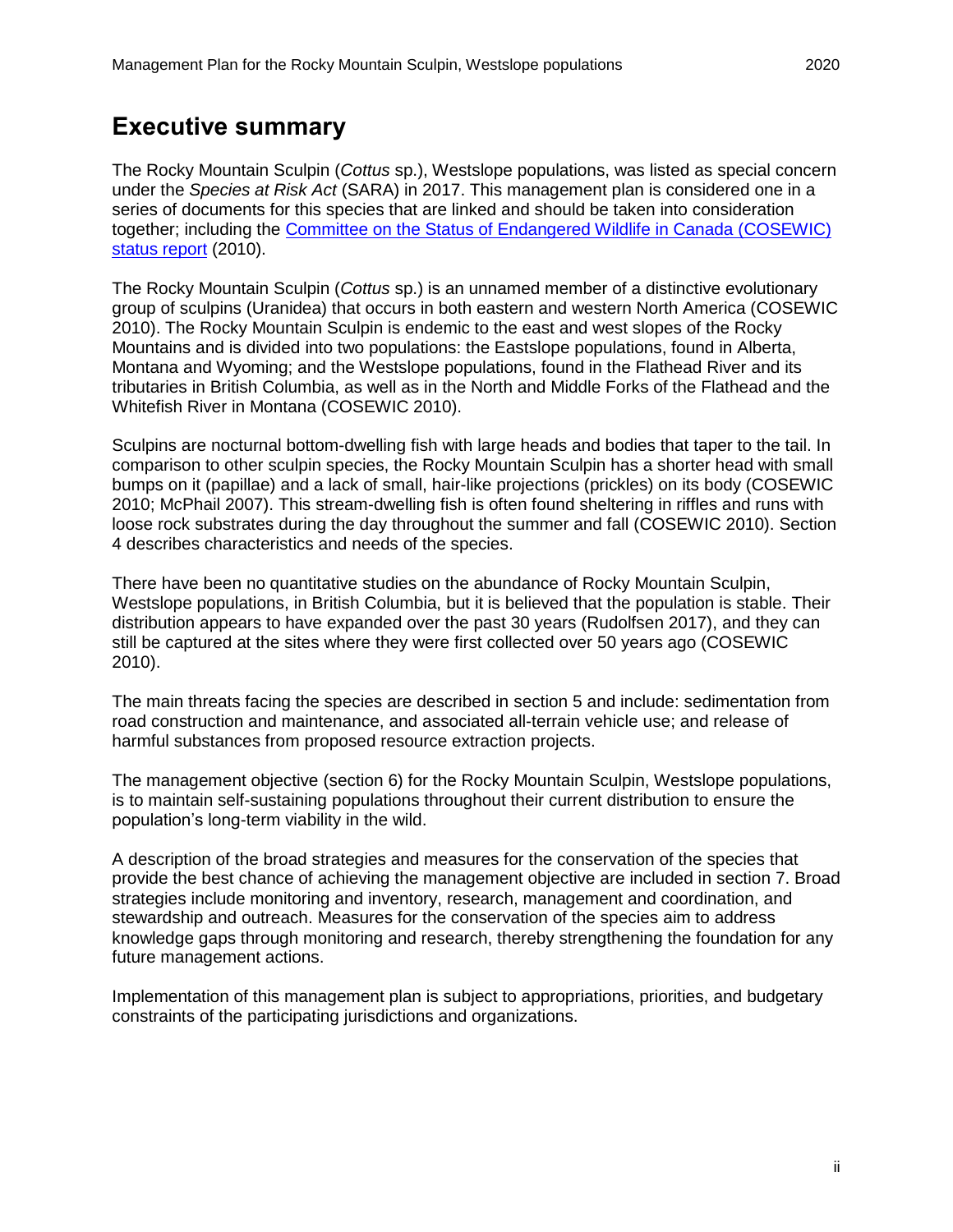# **Table of contents**

| 3                                   |  |
|-------------------------------------|--|
| 4                                   |  |
| 4.1                                 |  |
| 4.2<br>Population and distribution. |  |
| 4.3                                 |  |
| 5                                   |  |
| 5.1                                 |  |
| 5.2                                 |  |
| Management objectives.<br>6         |  |
|                                     |  |
| 7.1                                 |  |
| 7.2                                 |  |
| 7.3                                 |  |
| 8                                   |  |
| <b>References</b>                   |  |
|                                     |  |
|                                     |  |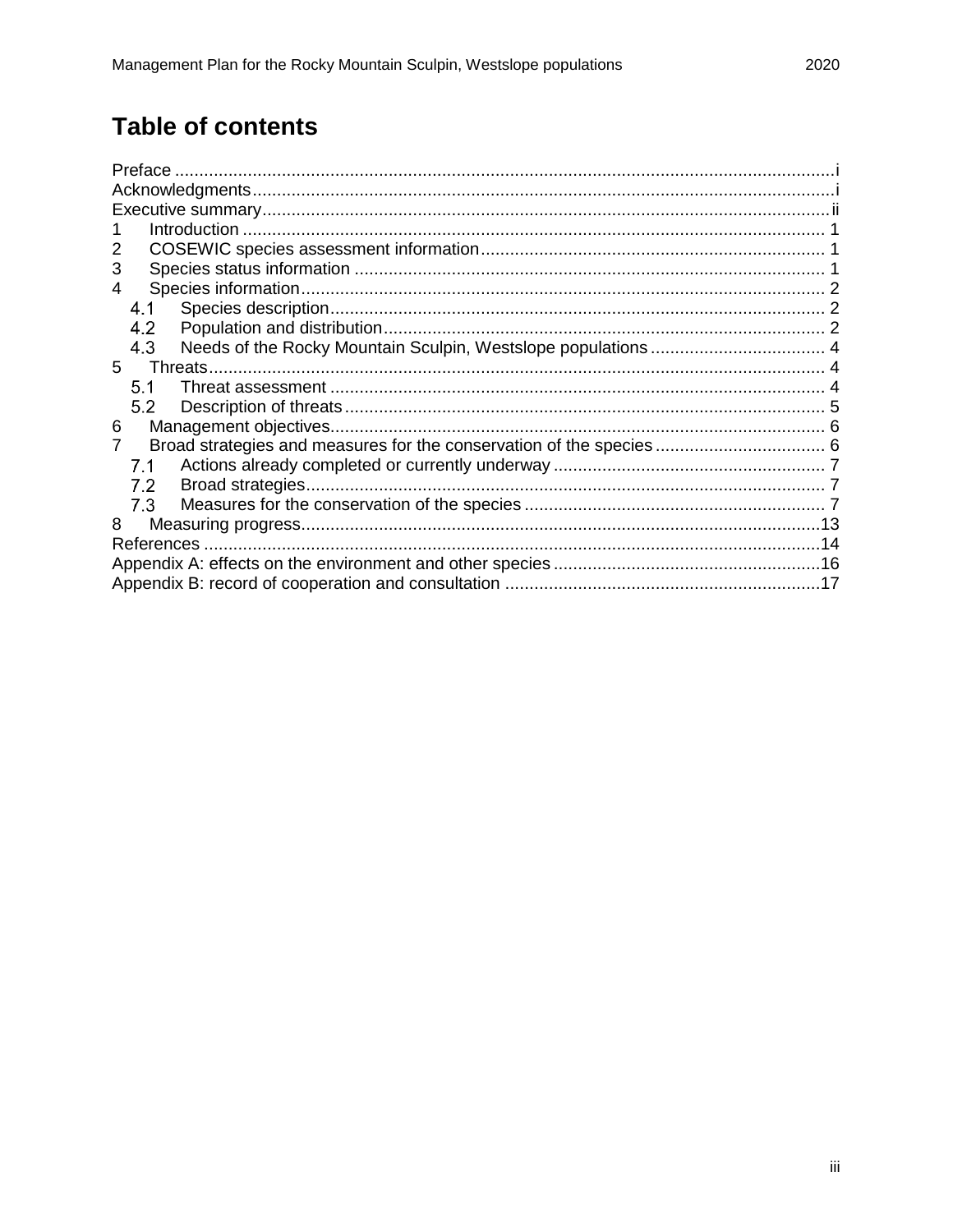# <span id="page-5-0"></span>**1 Introduction**

The Rocky Mountain Sculpin (*Cottus* sp.), Westslope populations, was listed as special concern under the *Species at Risk Act* [\(SARA\)](https://laws-lois.justice.gc.ca/eng/acts/s-15.3/) in 2010.

This management plan is part of a series of documents regarding Rocky Mountain Sculpin that should be taken into consideration together, including the [Committee on the Status of](https://wildlife-species.canada.ca/species-risk-registry/virtual_sara/files/cosewic/sr_Rocky%20Mountain%20Sculpin_0810_e.pdf)  [Endangered Wildlife in Canada \(COSEWIC\) status report](https://wildlife-species.canada.ca/species-risk-registry/virtual_sara/files/cosewic/sr_Rocky%20Mountain%20Sculpin_0810_e.pdf) (COSEWIC 2010). A management plan includes measures for the conservation of the species to ensure that a species of special concern does not become threatened or endangered. It sets management objectives and identifies measures for the conservation of the species to support achieving those objectives.

# <span id="page-5-1"></span>**2 COSEWIC species assessment information**

**Date of assessment:** April 2010

**Common name:** Rocky Mountain Sculpin, Westslope populations

**Scientific name:** *Cottus* sp.

**Status:** Special concern

**Reason for designation:** This small freshwater fish is restricted to a small number of locations (nine) within the Flathead River basin in southeastern British Columbia. It is sedentary as an adult and is particularly susceptible to habitat degradation from road building and associated use.

**Occurrence:** British Columbia

**Status history:** Designated special concern in April 2010

## <span id="page-5-2"></span>**3 Species status information**

Globally, the Rocky Mountain Sculpin, Westslope populations, is assessed as G3G4 (G3=vulnerable, G4=apparently secure; NatureServe 2017). Provincially, the Rocky Mountain Sculpin, Westslope populations, is assessed as S3S4 (S3= special concern, vulnerable to extirpation or extinction, S4=apparently secure with some cause for concern; British Columbia Conservation Data Centre 2017). The International Union for Conservation of Nature (IUCN) has no rank for the Rocky Mountain Sculpin, Westslope populations.

The Rocky Mountain Sculpin, Westslope populations, was included with a previous COSEWIC assessment of the more broadly distributed Shorthead Sculpin (*Cottus confusus*) and was assigned a threatened status in November 1983 (Peden and Hughes 1984). The Shorthead Sculpin was reassessed in 2001 (COSEWIC 2001); however, the Rocky Mountain Sculpin, Westslope populations, was not included in this second assessment. The Rocky Mountain Sculpin, Westslope populations, was assessed and designated as special concern by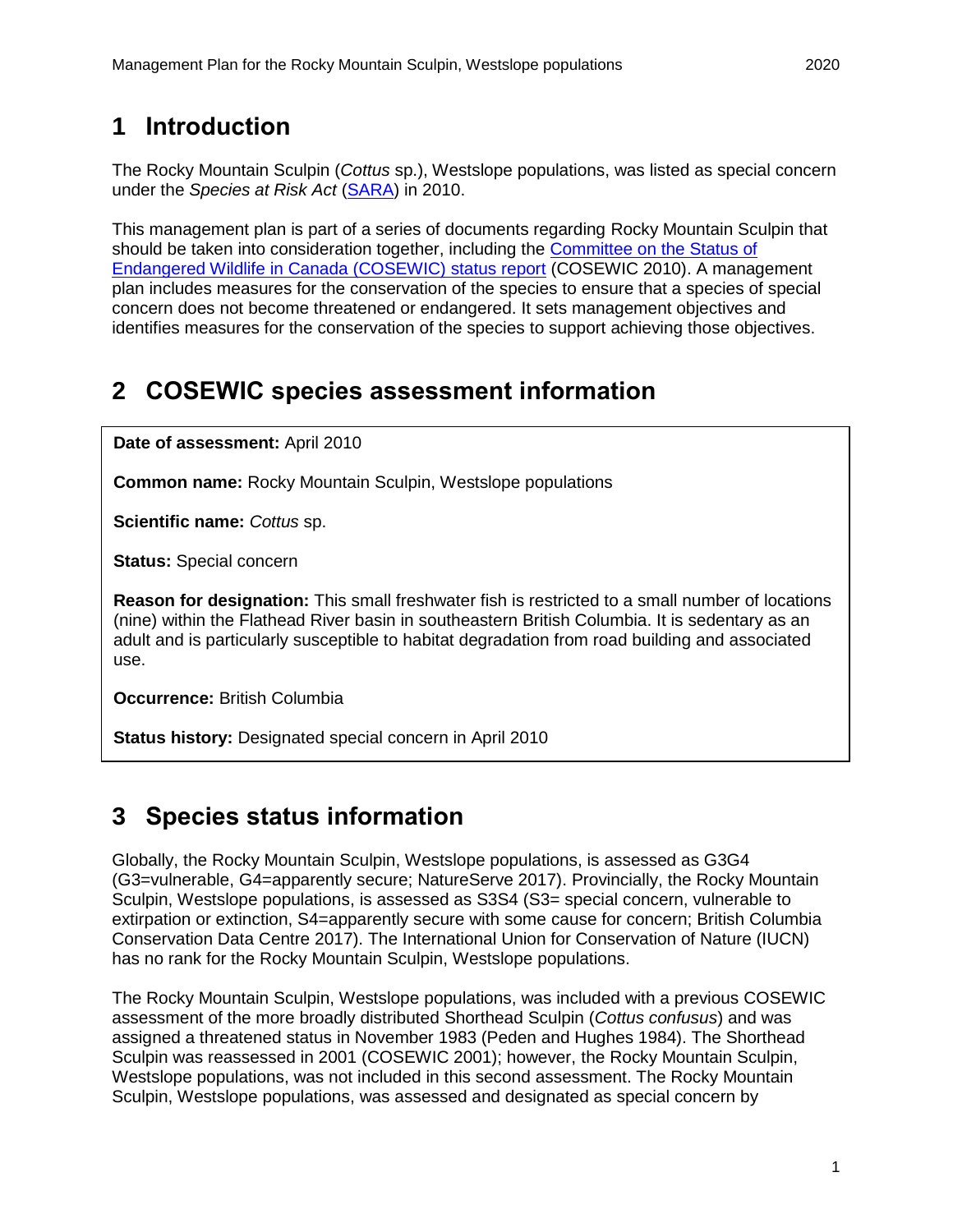COSEWIC (COSEWIC 2010) and was listed as special concern under Schedule 1 of the SARA in 2017.

# <span id="page-6-0"></span>**4 Species information**

### <span id="page-6-1"></span>**4.1 Species description**

Sculpins are members of the family Cottidae, which includes eight species of freshwater sculpin found in British Columbia (McPhail 2007; Scott and Crossman 1973). While recent work has helped to clarify the taxonomy of northwestern sculpin species, the relationships among certain species remain unclear (COSEWIC 2010). The Rocky Mountain Sculpin (*Cottus* sp.) is an as yet unnamed member of the Uranidea, a distinctive evolutionary group of sculpins that occurs in both eastern and western North America (COSEWIC 2010).

As a group, sculpins are relatively sedentary bottom-dwelling fish, with a large head and pectoral fins and a heavy body that tapers to a narrow tail fin (caudal area) (Scott and Crossman 1973). In comparison to other sculpin species, the Rocky Mountain Sculpin has a short head covered in small bumps (papillae) and a lack of small, hair-like projections (prickles) on its body (COSEWIC 2010; McPhail 2007). Rocky Mountain Sculpin have two dorsal fins that are weakly conjoined and are generally a dark colour, with indistinct saddles under the dorsal fin and pale lower flanks (COSEWIC 2010). Breeding males are dark with a yellow-orange trim on the first dorsal fin; breeding females retain their normal colour but have noticeably swollen abdomens (McPhail 2007). Rocky Mountain Sculpin generally grow to a maximum total length of 110 mm (COSEWIC 2010).

Additional details of life history and habitat requirements can be found in section 4.3 and COSEWIC (2010).

### <span id="page-6-2"></span>**Population and distribution**

 $\overline{a}$ 

The Rocky Mountain Sculpin is endemic to the east and west slopes of the Rocky Mountains and is split into two Designatable Units by COSEWIC (COSEWIC 2010): the Eastslope populations 1 , found in Alberta, Montana and Wyoming; and the Westslope populations, found in the Flathead River and its tributaries in British Columbia, as well as in the North and Middle Forks of the Flathead River and the Whitefish River in Montana (COSEWIC 2010). The Canadian range of the Rocky Mountain Sculpin, Westslope populations, is restricted to British Columbia, where it is found in the Flathead River (from Foisey Creek to the Montana border) as well as the lower reaches of seven Flathead River tributaries: Kishinena, Sage, Couldrey, Burnham, Howell, Cabin, and Commerce creeks (figure 1; Hughes and Peden 1983; Peden and Hughes 1984; COSEWIC 2010; Rudolfsen 2017). Recent surveys suggest that the range of Rocky Mountain Sculpin, Westslope populations, has expanded further upstream within the Flathead mainstem since surveys in the 1980's (Rudolfsen 2017).

It is believed that temperature and competitive interactions with the Slimy Sculpin (*Cottus cognatus*) limit the distribution of the Rocky Mountain Sculpin, Westslope populations. The

<sup>1</sup> The Rocky Mountain Sculpin, Eastslope populations, was listed as Threatened under Schedule 1 of SARA in 2006 and the "Recovery Strategy for the Rocky Mountain Sculpin (*Cottus* sp.), Eastslope populations, in Canada" was published in 2012 (DFO 2012).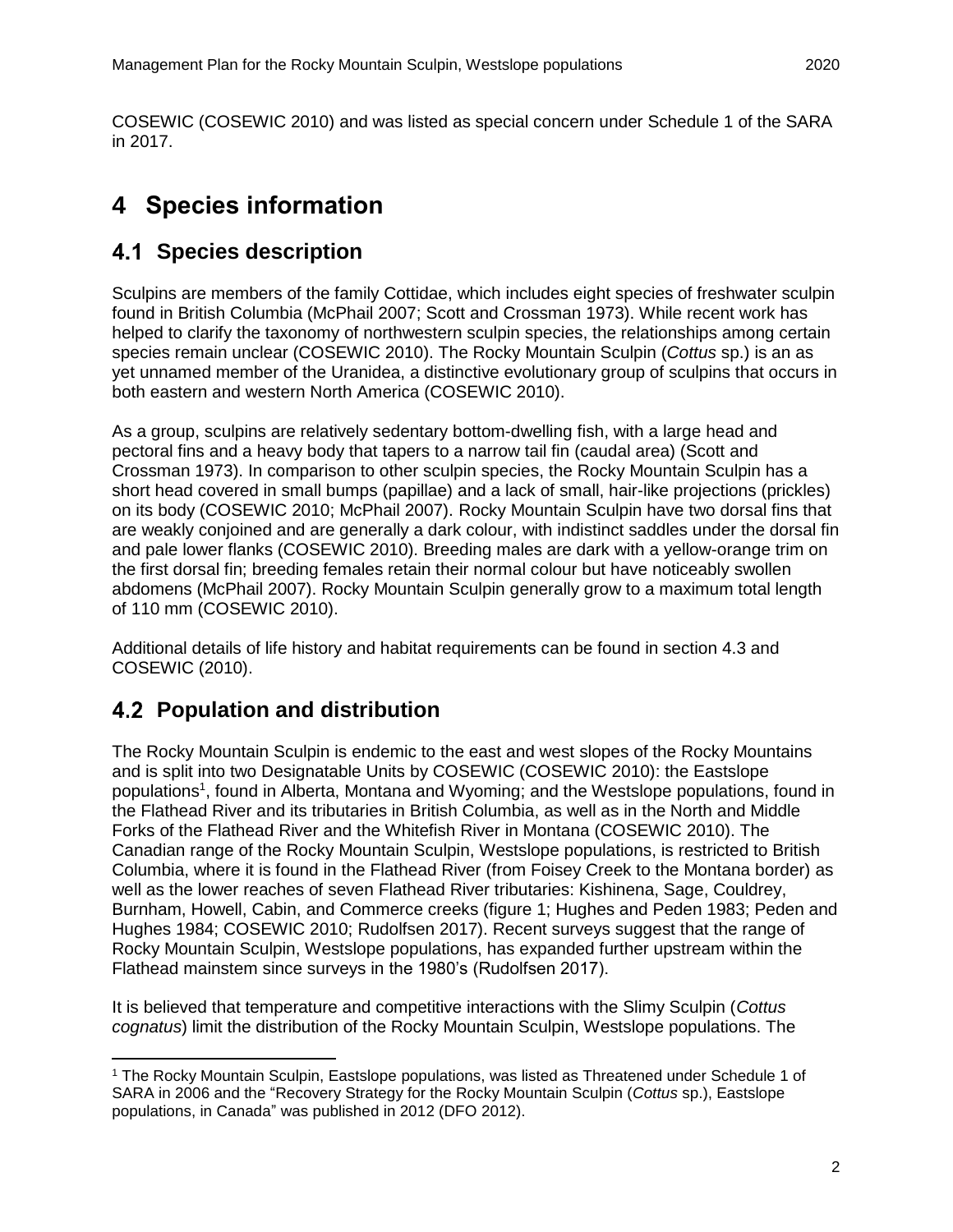Flathead River contains both Slimy Sculpin and Rocky Mountain Sculpin; Slimy Sculpin tend to be numerically dominant in the upstream portion of the river, which is higher in altitude and cooler, while Rocky Mountain Sculpin, Westslope populations, are dominant in the downstream reaches which are lower in altitude and warmer (COSEWIC 2010). Genetic studies indicate that hybrids of the two species exist in two areas: a 6 km section of Kishinena Creek; and a 24 km section of the Flathead River (Rudolfsen 2017). The implication of hybridization on the long-term viability of the Rocky Mountain Sculpin, Westslope populations, is unknown (Rudolfsen 2017).



**Figure 1: Distribution of Rocky Mountain Sculpin, Westslope populations** 

There have been no quantitative studies looking at population abundance for the Rocky Mountain Sculpin, Westslope populations, in Canada. The only quantitative assessment of Rocky Mountain Sculpin population densities was provided by studies on the Eastslope populations by McCleave (1964), which gave estimates of 200 to 237 sculpins per 47 linear metres of stream (COSEWIC 2010). There are no comparative studies on the Westslope populations. A semi-quantitative study on sampling effort was conducted by Peden and Hughes (1982); they sampled riffles in the Flathead River in British Columbia in August, and captured an average of eight Rocky Mountain Sculpin individuals for every 100 seconds of electroshocking (COSEWIC 2010).

Without a time series of population estimates, population fluctuations and trends cannot be evaluated; however, fish of the Westslope populations are still present and easy to collect at the locations where the earliest sampling took place (COSEWIC 2010).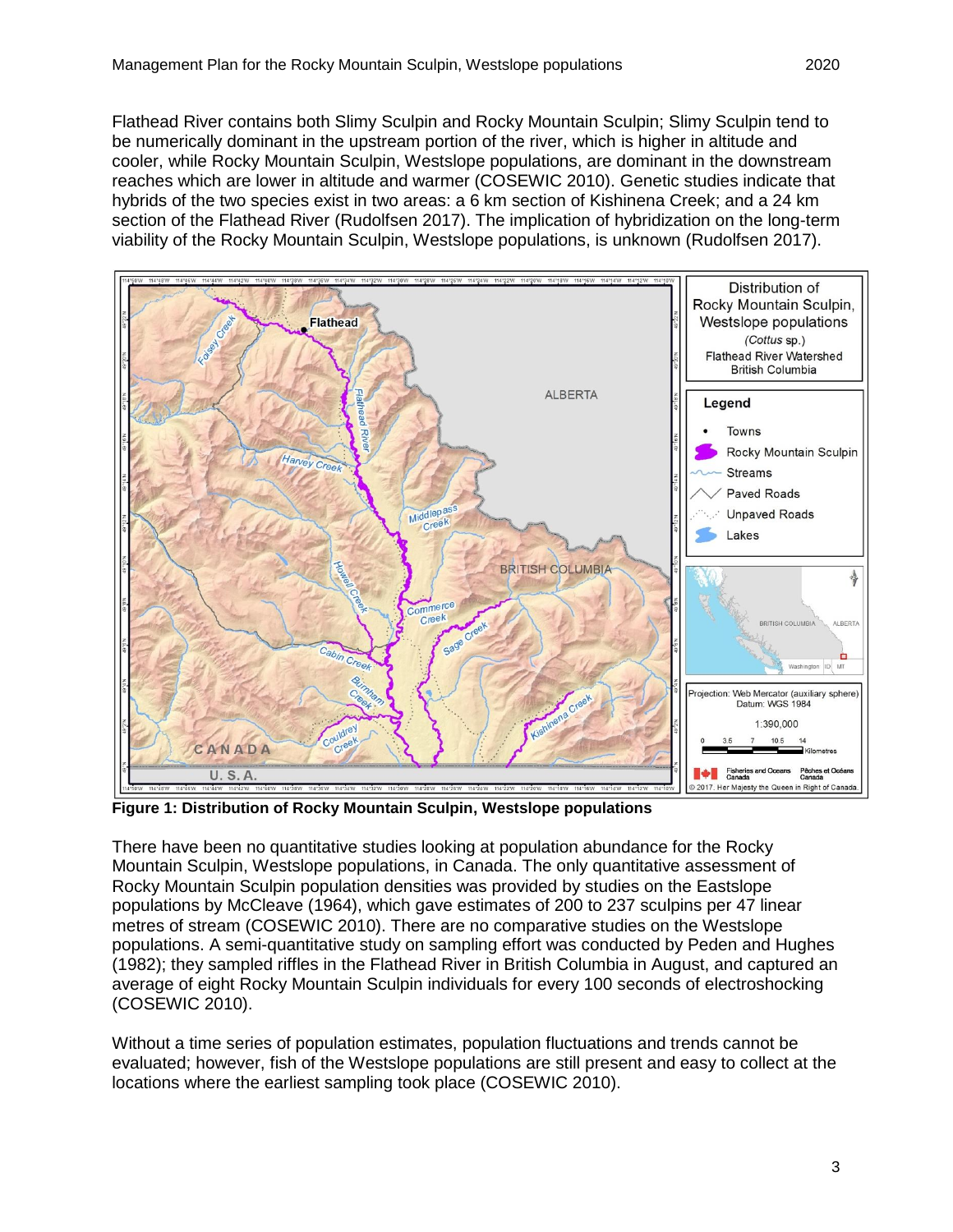#### <span id="page-8-0"></span>**Needs of the Rocky Mountain Sculpin, Westslope populations**

Little is known about the habitat requirements of the Rocky Mountain Sculpin, Westslope populations (COSEWIC 2010). Rocky Mountain Sculpin, Westslope populations, are nocturnal, bottom dwelling fish that can be found during the day sheltering in and on rocky substrate (COSEWIC 2010). Few nocturnal observations are available, but adults have been observed foraging along the river edges in quiet waters less than 20 cm deep (McPhail 2007). Their habitat use during the winter is unknown.

In the summer and fall, Rocky Mountain Sculpin, Westslope populations, are often found during the day in riffle and run habitats with loose rock substrate and a moderate surface current (COSEWIC 2010; McPhail 2007). Young-of-the-year fish are found in quiet water areas with substrates of sand and detritus, and juvenile fish occupy habitats similar to the adults, although they are usually found closer to shore and in quieter water (McPhail 2007). Young-of-the-year feed on chironomid larvae; as the fry grow, they also feed on the larvae of aquatic insects. Adult sculpin feed on chironomid larvae as well as the larvae and nymphs of larger aquatic insects; the largest sculpins sometimes contain fish remains (McPhail 2007).

Sculpins are relatively sedentary fish (Scott and Crossman 1973). Data is lacking on the movement of Westslope populations; however, mark-recapture studies on the Eastslope Population in Montana indicate that most fish move less than 50 m over the course of several months, while no fish moved more than 200 m from the site of original capture (Bailey 1952; McCleave 1964). A more recent study within the Canadian range of the Eastslope populations found that approximately 50% of the fish captured only moved a maximum of 10 m over a five month period (Ruppert et al. 2017).

The exact time of spawning in Canada is unknown, but the Rocky Mountain Sculpin, Westslope populations, likely spawns in late June and July in holes under rocks, either excavated or enlarged by male fish (COSEWIC 2010). Males mature at about three years; about two-thirds of female fish are mature by age three, with all females mature by age four (COSEWIC 2010). The maximum reported age for Rocky Mountain Sculpin is 7 years (McPhail 2007). Fecundity varies with female size; the minimum fecundity recorded for the Westslope populations is 128 eggs and the maximum fecundity recorded is 690 eggs (Peden and Hughes 1984).

# <span id="page-8-1"></span>**5 Threats**

#### <span id="page-8-2"></span>**Threat assessment**

Table 1 presents an assessment of threats to the Rocky Mountain Sculpin, Westslope populations. Background information on the threats can be found in the COSEWIC (2010) status report. For more details on the threat assessment process, refer to the [Guidance on](http://www.dfo-mpo.gc.ca/csas-sccs/Publications/SAR-AS/2014/2014_013-eng.html)  [Assessing Threats, Ecological Risk and Ecological Impacts for Species at Risk](http://www.dfo-mpo.gc.ca/csas-sccs/Publications/SAR-AS/2014/2014_013-eng.html) (DFO 2014).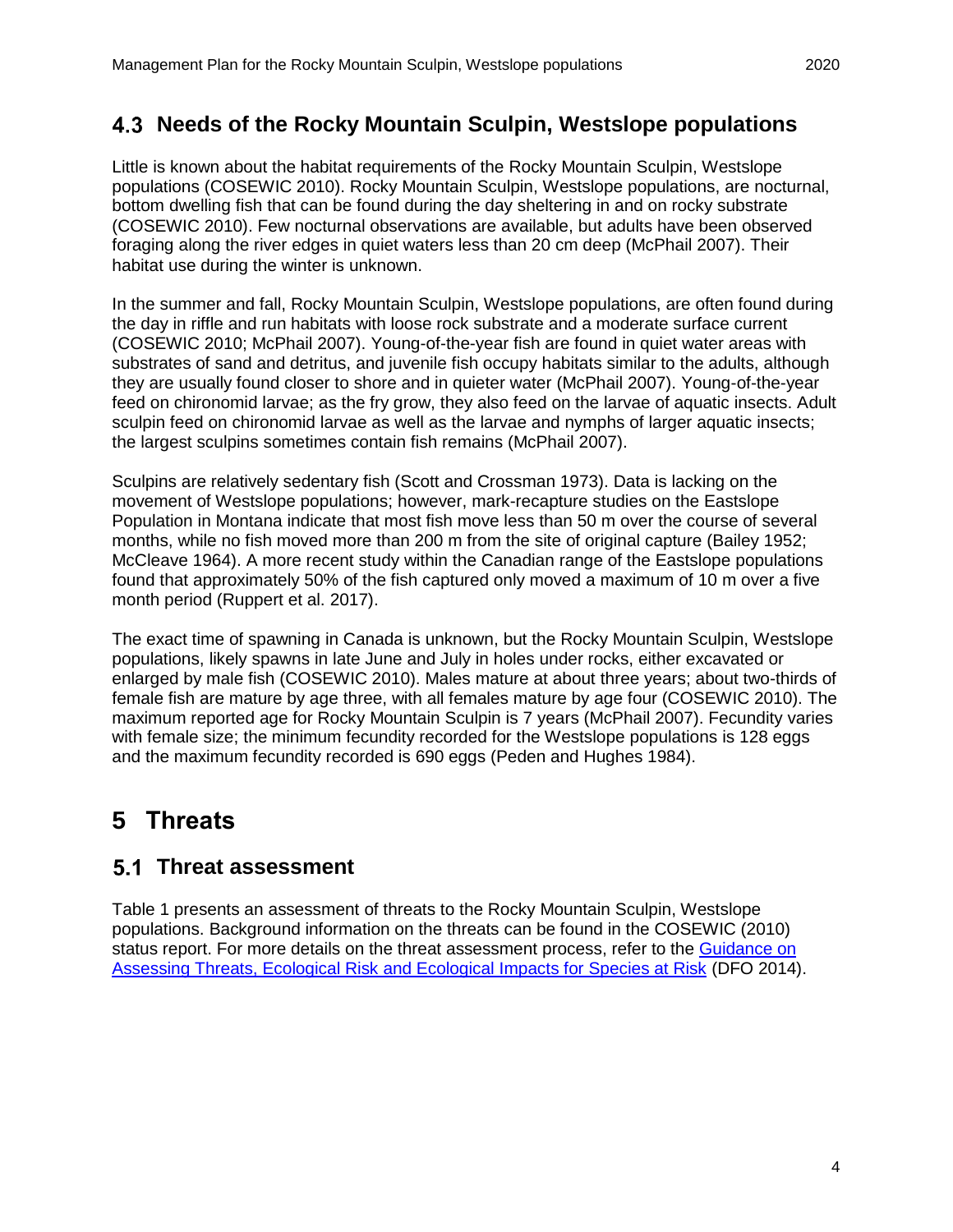| <b>Threat</b><br>category | <b>Threat</b>                                                                                             | Level of<br>$\overline{\phantom{a}}$ concern $^2$ $\overline{\phantom{a}}$ | Extent <sup>3</sup> | Occurrence <sup>4</sup> | Frequency <sup>5</sup> | Severity <sup>6</sup> | Causal<br>certainty <sup>7</sup> |
|---------------------------|-----------------------------------------------------------------------------------------------------------|----------------------------------------------------------------------------|---------------------|-------------------------|------------------------|-----------------------|----------------------------------|
| Water<br>pollution        | Sedimentation from<br>road construction<br>and maintenance,<br>and associated all-<br>terrain vehicle use | <b>Medium</b>                                                              | Wide-<br>spread     | Current/<br>anticipated | Recurrent              | Moderate              | Medium                           |
| Water<br>pollution        | Release of harmful<br>substances from<br>resource extraction<br>projects <sup>8</sup>                     | Low                                                                        | Localized           | <b>Unknown</b>          | Unknown                | Unknown               | Unknown                          |

### <span id="page-9-0"></span>**5.2 Description of threats**

#### **Threat category: water pollution**

Specific threat: sedimentation from road construction and maintenance, and associated allterrain vehicle use

COSEWIC (2010) identifies sedimentation as the most immediate threat to the habitat of the Rocky Mountain Sculpin, Westslope populations, especially at the confluence of the Flathead River and McLatchie Creek. Excessive sedimentation leads to an increase in the fine and very fine solid matter particles in a water body and can be caused by catastrophic events (such as volcanic eruptions) or anthropogenic activities, including forest harvesting, road building, dredging and placer mining (Birtwell 1999). In the Flathead River watershed, sedimentation occurs from roads built in association with forest harvesting and mining activities, and associated all-terrain vehicle (ATV) use. Sedimentation can affect the flow resistance in the river channel, the stability of the bed, and the amount of available aquatic habitat types, as well as water clarity and turbidity (Mebane 2001; Birtwell 1999). Direct effects of increased sedimentation on freshwater fish include mortality, reduced growth rates, or reduced resistance to disease; other effects include the abnormal development of eggs and larvae, alteration of movements and migrations, and a reduction in the abundance of prey (Bergstedt and Bergerson 1997). Sculpins have shown declines in all age classes with increasing percentage of fine sediments in streams (Mebane 2001).

 <sup>2</sup> Level of concern: signifies that managing the threat is of (high, medium or low) concern for the conservation of the species, consistent with the management objective. This criterion considers the assessment of all the information in the table.

<sup>&</sup>lt;sup>3</sup> Extent: proportion of the species affected by the threat.

<sup>4</sup> Occurrence: timing of occurrence of the threat and whether a threat is historical, current, and/or anticipated.

<sup>5</sup> Frequency: temporal extent of the threat (one-time, seasonal, recurrent, continuous or unknown).

<sup>6</sup> Severity: magnitude of impact caused by the threat and level to which it affects species conservation.

 $7$  Causal certainty: strength of evidence linking the threat to the conservation of the species.

<sup>&</sup>lt;sup>8</sup> COSEWIC 2010 identifies the release of harmful substances from resource extraction projects as a potential threat to the Rocky Mountain Sculpin, Westslope populations; however, since the publication of the 2010 COSEWIC report, additional protections have been enacted in the Flathead watershed and the potential threat from resource extractions projects has been mitigated (see section 7.1).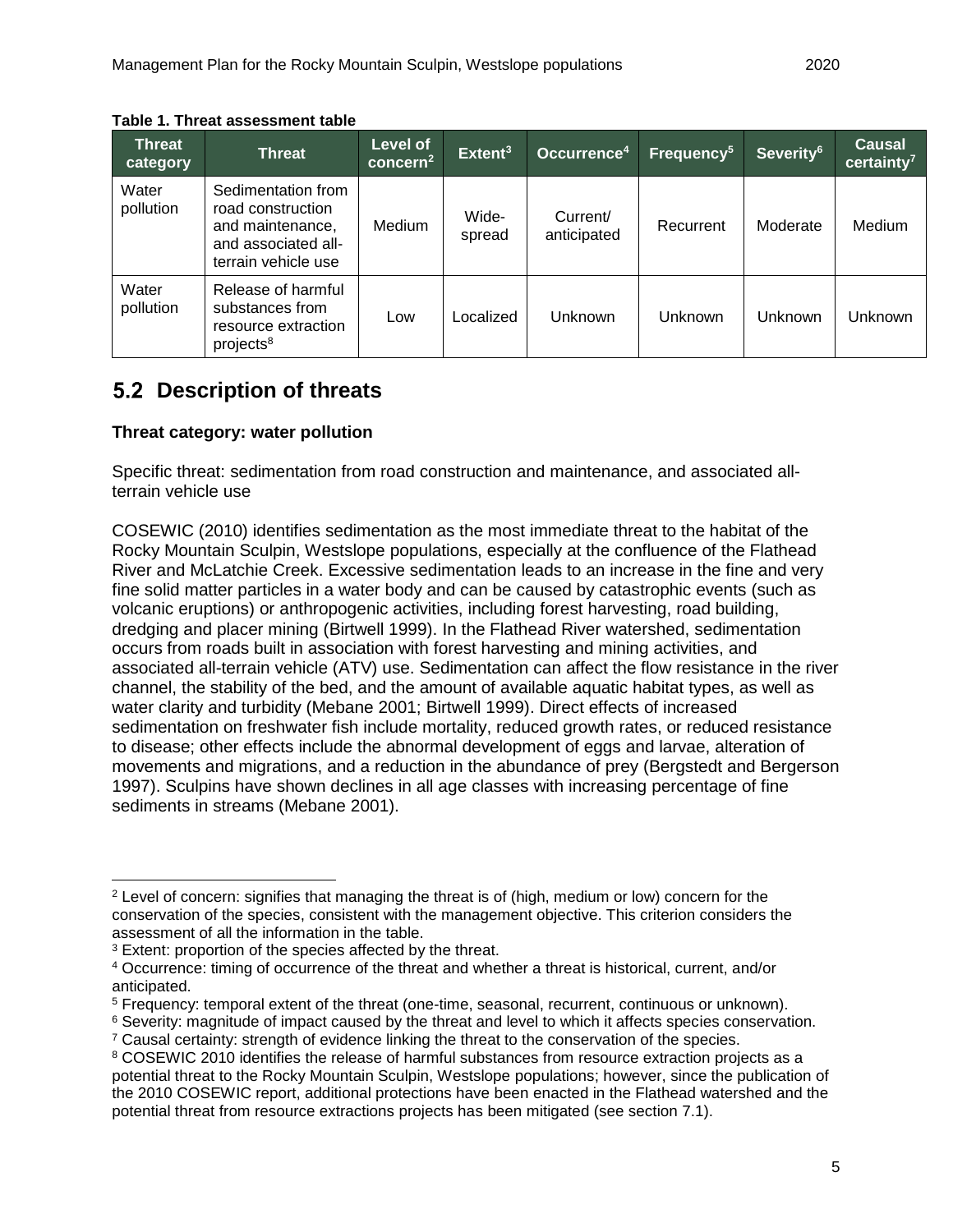A potential threat to the Rocky Mountain Sculpin, Westslope populations, is resource development, as the Flathead Valley has major coal deposits and substantial gold mining opportunities. Coal development has resulted in toxic levels of selenium leaching into streams in the Elk River watershed of British Columbia (Orr et al. 2006), while gold extraction methods include the use of mercury or cyanide, which can pose serious environmental threats (COSEWIC 2010; Marrugo-Negrete et al. 2008; Koenig 2000). Though resource development can result in sedimentation, excessive groundwater extraction, and release of harmful substances, the extent of these impacts on the Rocky Mountain Sculpin is currently not well known.

COSEWIC (2010) identified two development proposals that had the potential to negatively impact habitat of the Rocky Mountain Sculpin, Westslope populations. Both proposals were in the Flathead River valley, located on major tributaries: one coal mine in the Foisey Creek Valley, and one gold mine in the headwaters of Howell Creek (COSEWIC 2010); however, the Government of British Columbia passed the *Flathead Watershed Area Conservation Act* in 2011, which prohibits mining activities and oil and gas exploration, development and production on Crown land in the Flathead Watershed. This prohibition applies to the above-mentioned coal and gold mine that were identified as potential threats in the 2010 COSEWIC report. The current moratorium on mining should prevent the release of harmful substances from resource extraction projects.

## <span id="page-10-0"></span>**6 Management objectives**

The management objective establishes, to the extent possible, the number of individuals and/or populations, and their geographic distribution, that are necessary to prevent the species from becoming endangered or threatened, or to allow for the removal of the species from schedule 1 of SARA.

Management objectives are ideally stated as quantitative targets; however, insufficient information is available about the current population abundance of Rocky Mountain Sculpin, Westslope populations, to develop scientifically defensible quantitative targets. Therefore, the management objective for the Rocky Mountain Sculpin, Westslope populations, is to maintain self-sustaining populations throughout their current distribution to ensure the species' long-term viability in the wild.

### <span id="page-10-1"></span>**7 Broad strategies and measures for the conservation of the species**

This management plan includes four broad strategies and related measures for the conservation of the species to prevent the Rocky Mountain Sculpin, Westslope populations, from becoming threatened or endangered, or to allow for the removal of the species from schedule 1 of SARA.

Section 7.1 provides an overview of the actions related to conserving the species already completed or underway. Section 7.2 identifies the broad strategies for the conservation of Rocky Mountain Sculpin. The measures for the conservation of the species to be implemented are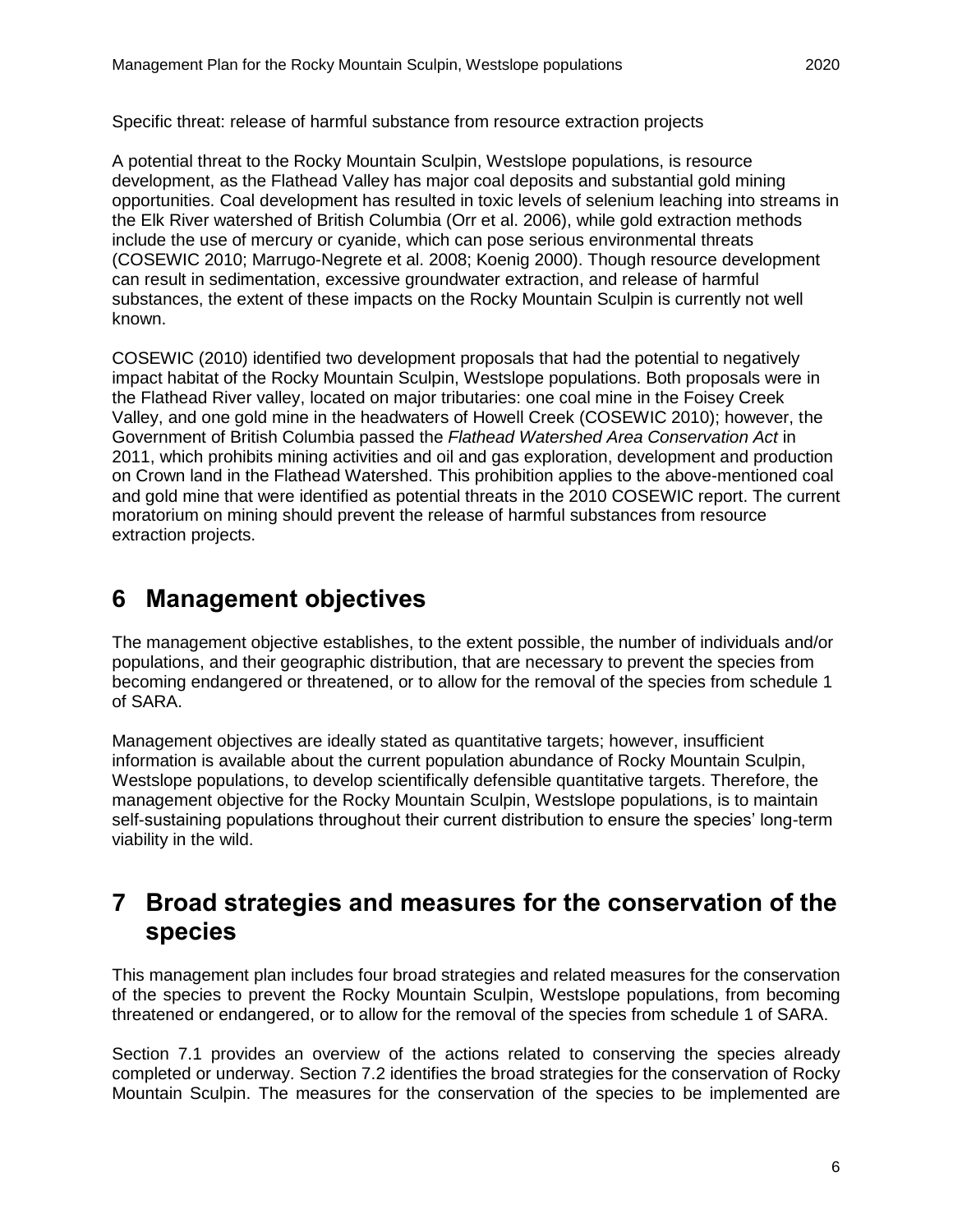summarized in an implementation schedule (tables 2, 3 and 4) in section 7.3, which prioritizes actions and identifies leads, partners and timelines, to the extent possible at this time.

#### <span id="page-11-0"></span>**Actions already completed or currently underway**

Some conservation actions have already been initiated or are completed. They include:

- 1. Researchers at the University of Alberta are conducting a study on hybridization zones between Rocky Mountain Sculpin, Westslope populations, and Slimy Sculpin (T. Rudolfsen, pers. comm. 2017). This study will provide information on the limiting factors to the range of the Rocky Mountain Sculpin, Westslope populations.
- 2. Teck Resources Ltd. purchased approximately 7,150 ha of land in the Flathead and Elk River Valleys, including the Flathead Townsite, for conservation purposes in 2013. The Flathead Townsite land parcel (992 ha) is located on the Flathead River, within the distribution of the Rocky Mountain Sculpin. Teck Resources Ltd. has yet to complete a management plan for this land parcel; however, preliminary management goals for this site include protection or enhancement of aquatic habitat (Teck Resources Ltd. 2014).
- 3. The British Columbia Ministry of Environment manages two large access management areas within the Flathead River Watershed; the Upper Flathead Access Management Area and the East Flathead Access Management Area. These access management areas limit the use of motorized vehicles and contribute to the conservation of the Rocky Mountain Sculpin by preventing habitat degradation from the increasing amount of ATV traffic in the area (D. Martin, pers. comm. 2016).
- 4. The Government of British Columbia passed the *Flathead Watershed Area Conservation Act* in 2011, which prohibits mining activities, and oil and gas exploration, development and production on Crown land in the Flathead River basin.

### <span id="page-11-1"></span>**Broad strategies**

The following broad strategies support the management objective outlined in section 6. Broad strategies and measures for the conservation of the species are summarized and prioritized in tables 2 to 4:

- 1. inventory and monitoring
- 2. research
- 3. management and coordination
- 4. stewardship and outreach

#### <span id="page-11-2"></span>**Measures for the conservation of the species**

Success in the conservation of this species is dependent on the actions of many different jurisdictions; it requires the commitment and cooperation of the constituencies that will be involved in implementing the directions and measures set out in this management plan.

This management plan provides a description of the measures that provide the best chance of achieving the management objectives for Rocky Mountain Sculpin, Westslope populations, including measures to be taken to address threats to the species and monitor their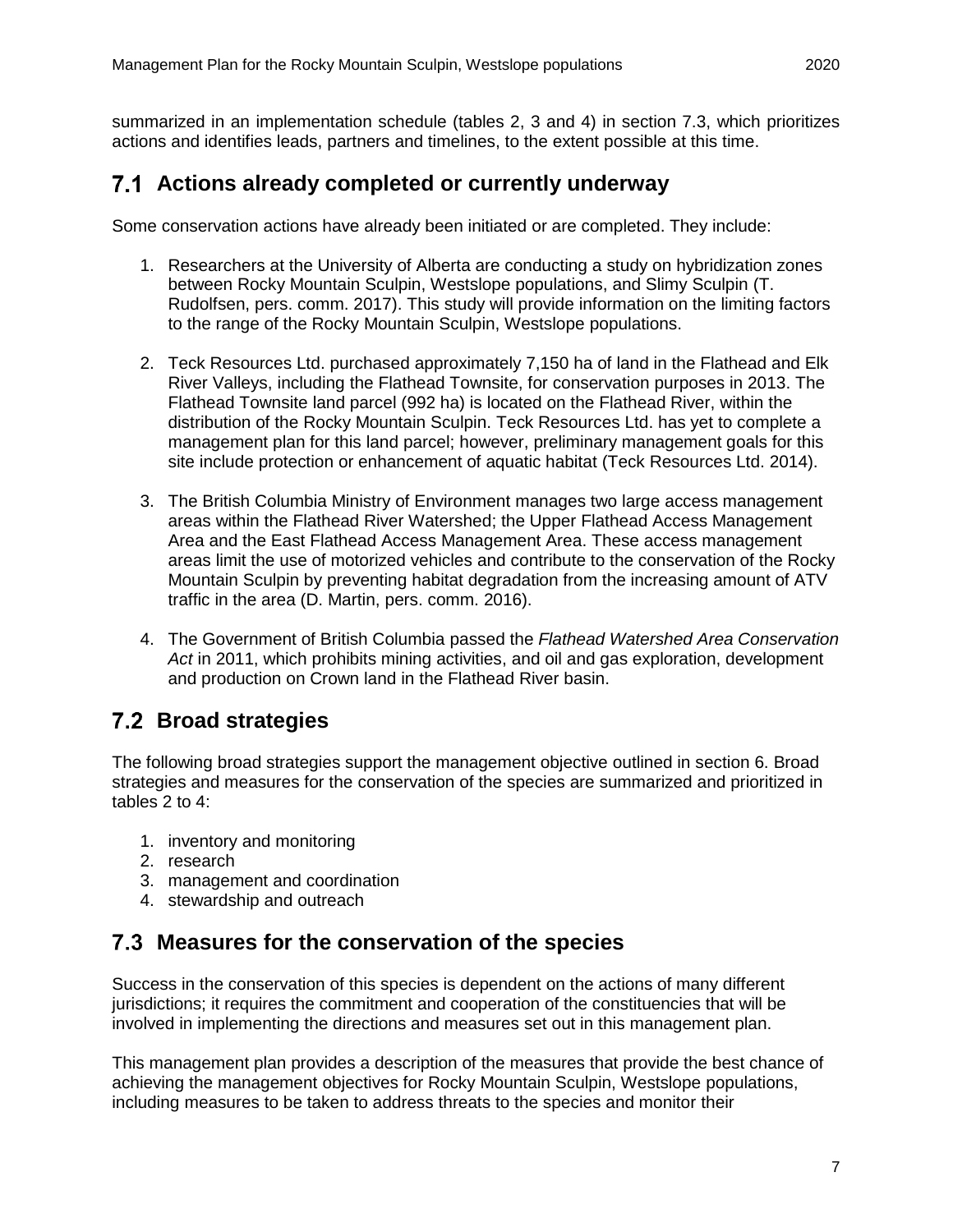management, to guide not only activities to be undertaken by Fisheries and Oceans Canada (DFO), but those for which other jurisdictions, organizations and individuals have a role to play. As new information becomes available, these measures and the priority of these measures may change. DFO strongly encourages all Canadians to participate in the conservation of the Rocky Mountain Sculpin, Westslope populations, through undertaking measures outlined in this management plan.

Table 2 identifies the measures to be undertaken by DFO to support the conservation of the Rocky Mountain Sculpin, Westslope populations.

Table 3 identifies the measures to be undertaken collaboratively between DFO and its partners, other agencies, organizations or individuals. Implementation of these measures will be dependent on a collaborative approach, in which DFO is a partner in conservation efforts, but cannot implement the measures alone.

As all Canadians are invited to join in supporting and implementing this management plan, table 4 identifies additional measures that represent opportunities for other jurisdictions, organizations or individuals to lead for the management of the species. If your organization is interested in participating in one of these measures, please contact the Species at Risk Pacific office at [sara@pac.dfo-mpo.gc.ca.](mailto:sara@pac.dfo-mpo.gc.ca)

Federal funding programs for species at risk that may provide opportunities to obtain funding to carry out some of the outlined activities include the [Habitat Stewardship Program for Species at](https://www.canada.ca/en/environment-climate-change/services/environmental-funding/programs/habitat-stewardship-species-at-risk.html)  [Risk,](https://www.canada.ca/en/environment-climate-change/services/environmental-funding/programs/habitat-stewardship-species-at-risk.html) the [Aboriginal Fund for Species at Risk Program,](https://www.canada.ca/en/environment-climate-change/services/environmental-funding/programs/aboriginal-fund-species-risk.html) and the [Canadian Nature Fund for](https://www.dfo-mpo.gc.ca/species-especes/sara-lep/cnfasar-fnceap/index-eng.html)  [Aquatic Species at Risk.](https://www.dfo-mpo.gc.ca/species-especes/sara-lep/cnfasar-fnceap/index-eng.html)

Implementation of this management plan is subject to appropriations, priorities, and budgetary constraints of the participating jurisdictions and organizations.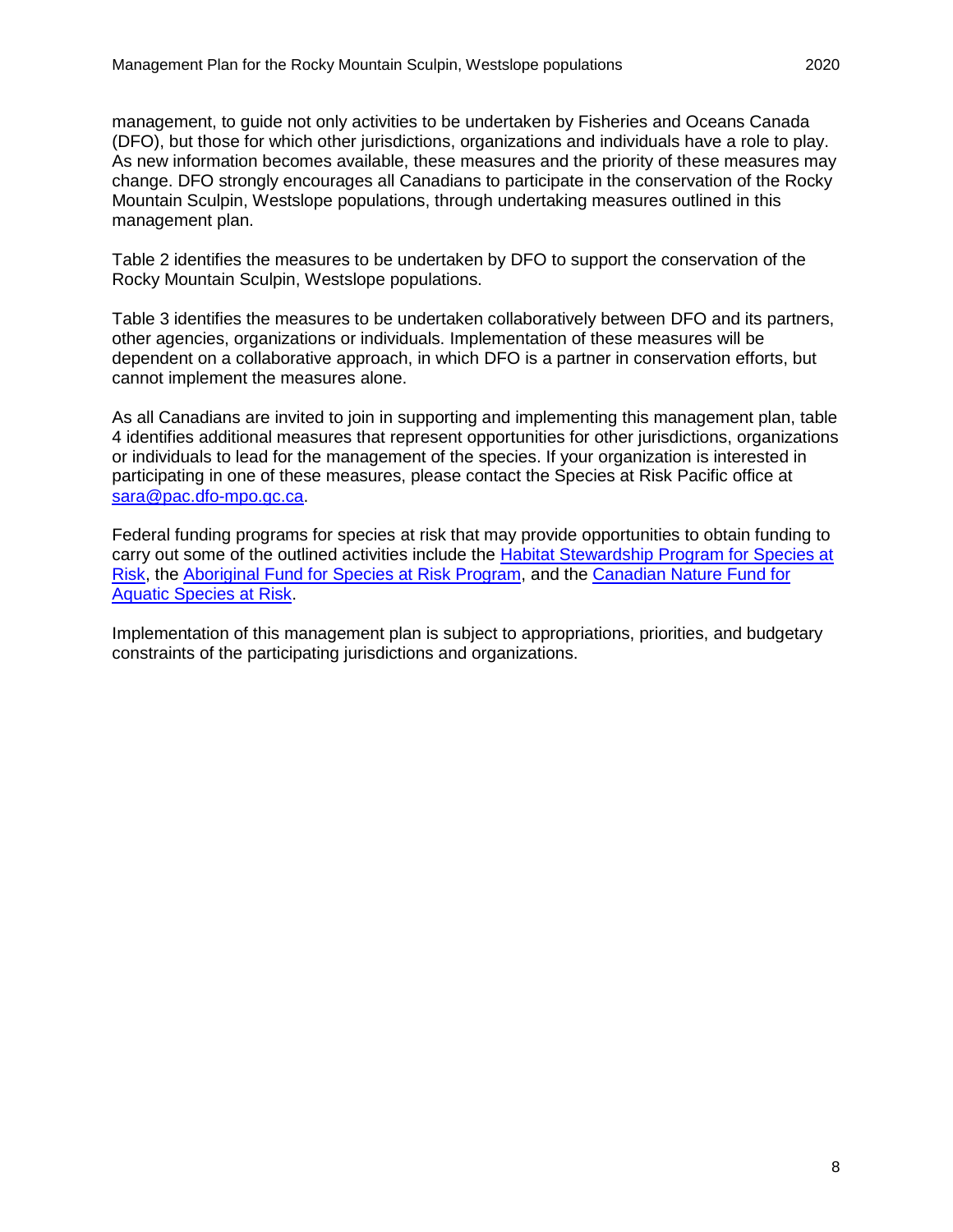$\overline{a}$ 

<span id="page-13-1"></span><span id="page-13-0"></span>

| Table 2. Measures for the conservation of the species to be undertaken by Fisheries and Oceans Canada |  |  |
|-------------------------------------------------------------------------------------------------------|--|--|
|                                                                                                       |  |  |

| # | Measures for the conservation of the species                                                                                                                        | <b>Broad</b><br>strategy       | <b>Priority</b> <sup>9</sup> | <b>Threats</b><br>addressed | Timeline <sup>101</sup> |
|---|---------------------------------------------------------------------------------------------------------------------------------------------------------------------|--------------------------------|------------------------------|-----------------------------|-------------------------|
|   | Develop a sufficiently robust monitoring plan to provide a clear indication<br>of the progress towards the management objective. Monitoring efforts<br>may include: | Inventory<br>and<br>monitoring | Medium                       | All                         | 2020 to 2024            |
|   | long-term abundance monitoring at index sites throughout the<br>species' range                                                                                      |                                |                              |                             |                         |
|   | establishing quantitative population estimates, including<br>variability, at index sites                                                                            |                                |                              |                             |                         |
|   | sedimentation monitoring at various index sites                                                                                                                     |                                |                              |                             |                         |

- high priority measures are considered likely to have an immediate and/or direct influence on the conservation of the species
- medium priority measures are important but considered to have an indirect or less immediate influence on the conservation of the species
- low priority measures are considered important contributions to the knowledge base about the species and mitigation of threats
- <sup>10</sup> The timelines are intended to indicate the timeframe in which the work should be completed, but the actions can start at any time.

<sup>9</sup> Priority" reflects the degree to which the measure contributes directly to the conservation of the species or is an essential precursor to a measure that contributes to the conservation of the species: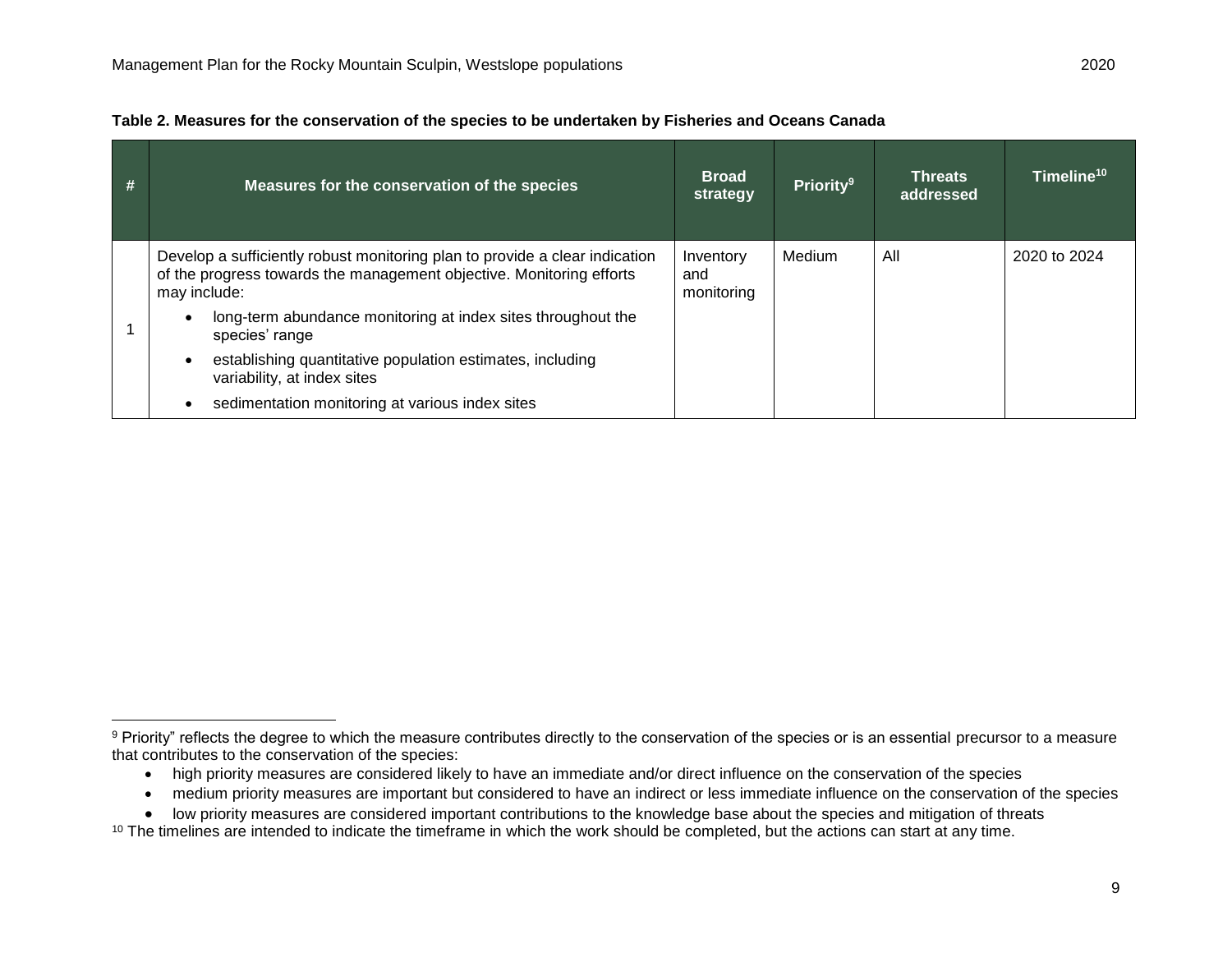**Table 3. Measures for the conservation of the species to be undertaken collaboratively between Fisheries and Oceans Canada and its partners**

| #              | Measures for the conservation of the species                                                                                                                                                                                                                                                                                                                                                                                                                                                                                                                                                                                                                                                                                                                                                                                                                                                                                                                                                                                                         | <b>Broad</b><br>strategy       | Priority <sup>9</sup> | <b>Threats</b><br>addressed | Timeline <sup>10</sup> | <b>Partners</b>                       |
|----------------|------------------------------------------------------------------------------------------------------------------------------------------------------------------------------------------------------------------------------------------------------------------------------------------------------------------------------------------------------------------------------------------------------------------------------------------------------------------------------------------------------------------------------------------------------------------------------------------------------------------------------------------------------------------------------------------------------------------------------------------------------------------------------------------------------------------------------------------------------------------------------------------------------------------------------------------------------------------------------------------------------------------------------------------------------|--------------------------------|-----------------------|-----------------------------|------------------------|---------------------------------------|
| $\overline{2}$ | Implement the monitoring plan (see conservation measure #1).                                                                                                                                                                                                                                                                                                                                                                                                                                                                                                                                                                                                                                                                                                                                                                                                                                                                                                                                                                                         | Inventory<br>and<br>monitoring | Medium                | All                         | 2025 to<br>2029        | Academia,<br>provincial<br>government |
| 3              | Address information gaps.<br>Research may include:<br>study life history requirements (for example, spawning<br>behaviour and susceptibility of early life stages to water<br>level, flow, temperature and sedimentation changes)<br>assess occurrence of introgression <sup>11</sup> with Slimy Sculpin to<br>determine potential impacts on species<br>study limiting factors to population growth (for example,<br>biotic interactions, climate change)<br>increase understanding of causes of mortality<br>(temperature, pollutants, predation, sedimentation, etc.)<br>examine the movements of young-of-the-year sculpin, to<br>determine their dispersal capabilities; confirming the low<br>migration distance of Rocky Mountain Sculpin, Westslope<br>populations<br>develop an inventory of habitat types (for example,<br>substrate, depth, flow, cover) across the range of the<br>Rocky Mountain Sculpin, Westslope populations, and<br>define key habitat needs<br>establish habitat requirements during winter and nocturnal<br>hours | Research                       | High                  | All                         | $2025$ to<br>2029      | Academia,<br>provincial<br>government |

<sup>&</sup>lt;sup>11</sup> The introduction of genetic information from one species or gene pool to another.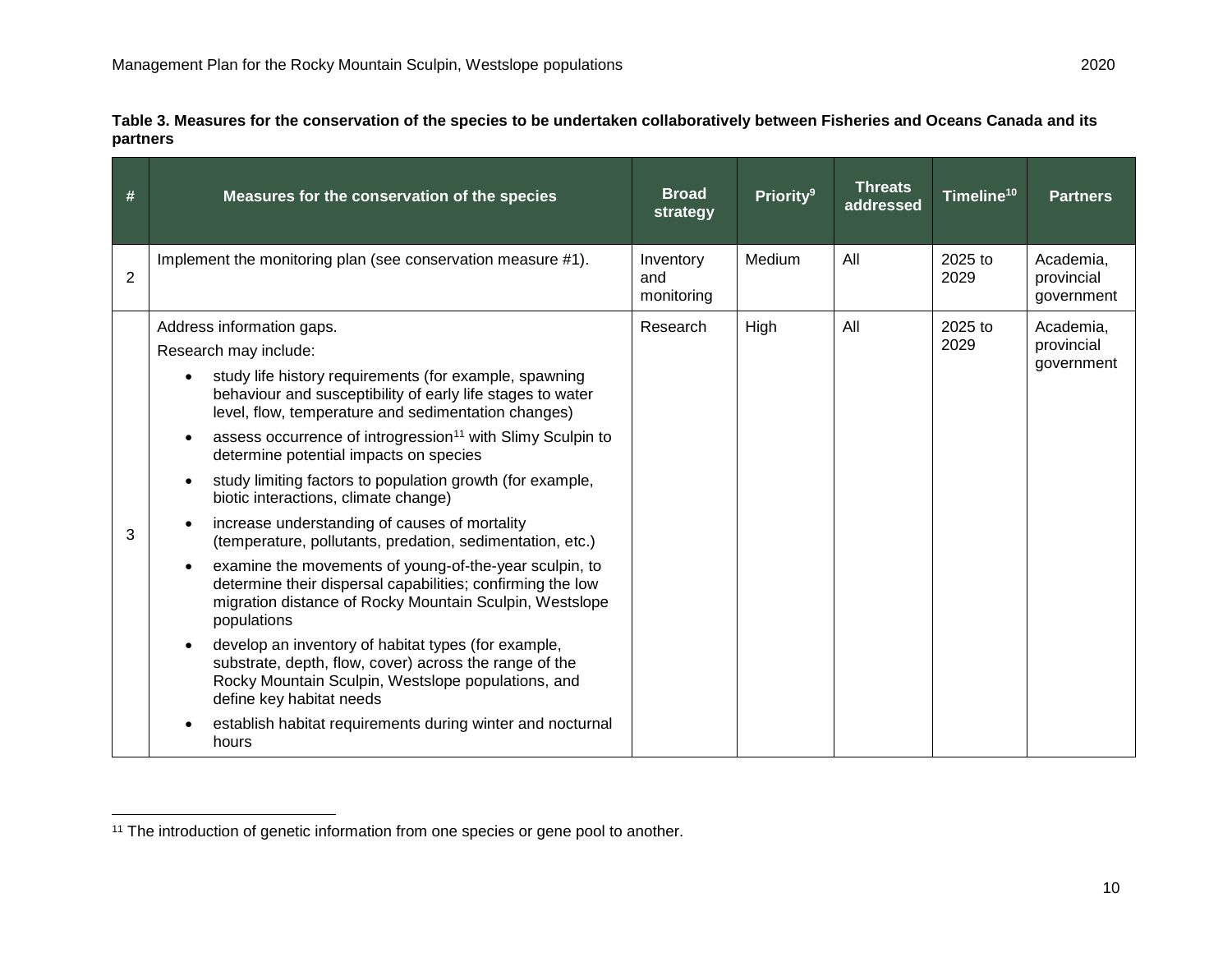| # | Measures for the conservation of the species                                                                                                                         | <b>Broad</b><br>strategy | <b>Priority</b> <sup>9</sup> | <b>Threats</b><br>addressed | Timeline <sup>10</sup> | <b>Partners</b>                       |
|---|----------------------------------------------------------------------------------------------------------------------------------------------------------------------|--------------------------|------------------------------|-----------------------------|------------------------|---------------------------------------|
| 4 | Determine the upstream extent of distribution in the Flathead River<br>and tributaries where Rocky Mountain Sculpin, Westslope<br>populations, have been documented. | Research                 | Medium                       | All                         | 2025 to<br>2029        | Academia,<br>provincial<br>government |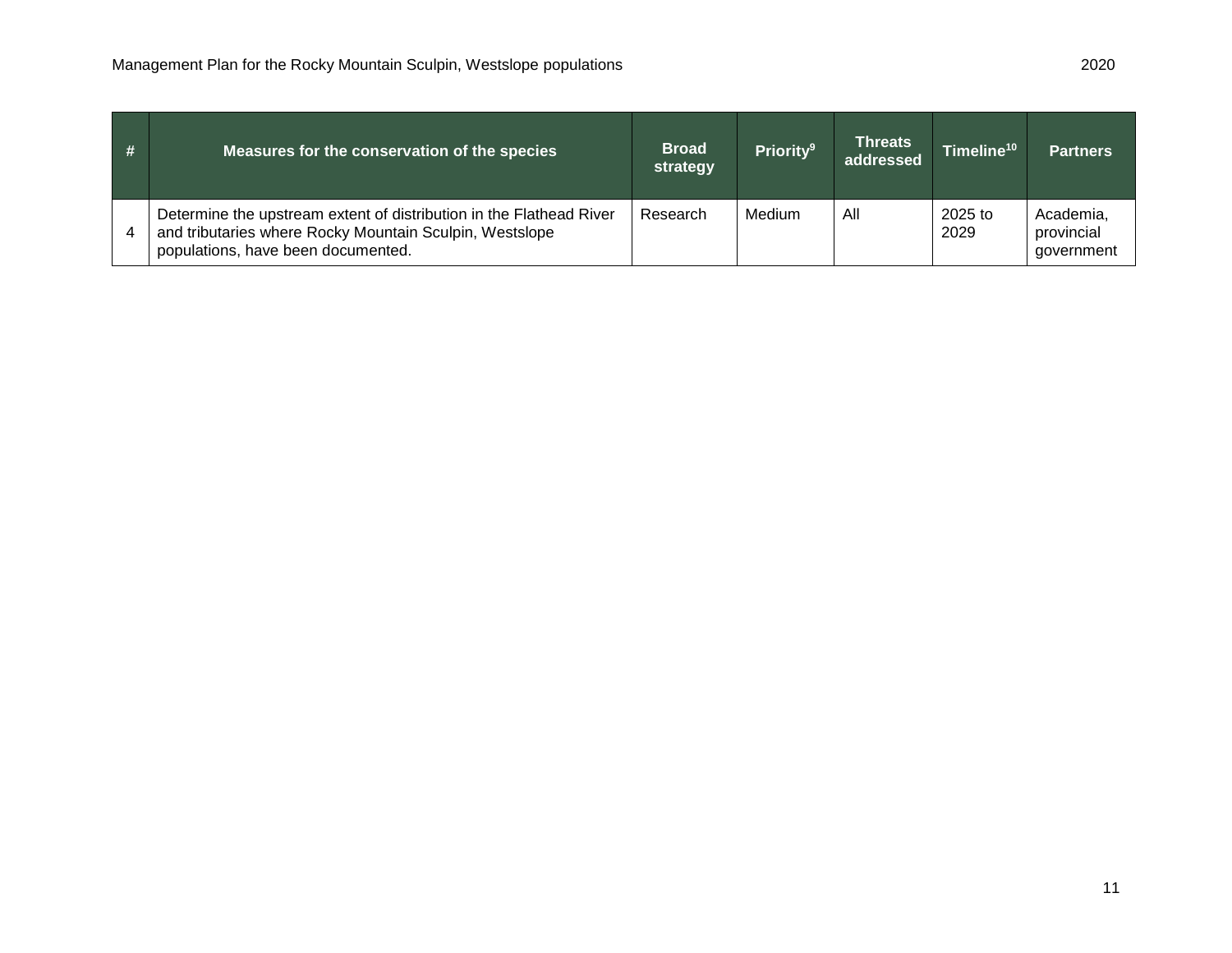| Table 4. Measures for the conservation of the species that represent opportunities for other jurisdictions, organizations or individuals to |  |
|---------------------------------------------------------------------------------------------------------------------------------------------|--|
| lead                                                                                                                                        |  |

| #              | Measures for the conservation of the species                                                                                                                                                                                                                                                                                                                                | <b>Broad</b><br>strategy          | <b>Priority</b> <sup>9</sup> | <b>Threats</b><br>addressed | <b>Potential jurisdiction or</b><br>organization                     |
|----------------|-----------------------------------------------------------------------------------------------------------------------------------------------------------------------------------------------------------------------------------------------------------------------------------------------------------------------------------------------------------------------------|-----------------------------------|------------------------------|-----------------------------|----------------------------------------------------------------------|
| 5              | Encourage landowners, industry and relevant levels of government to<br>consider the species in development, implementation and updating of<br>land use plans, official community plans, by-laws and management<br>guidelines.                                                                                                                                               | Management<br>and<br>coordination | Low                          | All                         | Stewardship groups,<br>industry, local and<br>provincial governments |
| 6              | Promote best management practices (for example, ATV use) through<br>increased cooperation among landowners, stewardship groups and<br>other interested parties.                                                                                                                                                                                                             | Stewardship<br>and outreach       | Low                          | All                         | Stewardship groups,<br>industry, local and<br>provincial governments |
| $\overline{7}$ | Incorporate Rocky Mountain Sculpin, Westslope populations,<br>information into existing stewardship programs.                                                                                                                                                                                                                                                               | Stewardship<br>and outreach       | Low                          | All                         | Stewardship groups,<br>industry, local and<br>provincial governments |
| $\mathsf{R}$   | Develop and distribute educational outreach materials for the general<br>public and landowners to foster awareness of the threats to Rocky<br>Mountain Sculpin, Westslope populations, persistence, and general<br>biodiversity values. Outreach materials could include school<br>programs, brochures, web-based materials, and signage to place at<br>targeted locations. | Stewardship<br>and outreach       | Low                          | All                         | Stewardship groups,<br>industry, local and<br>provincial governments |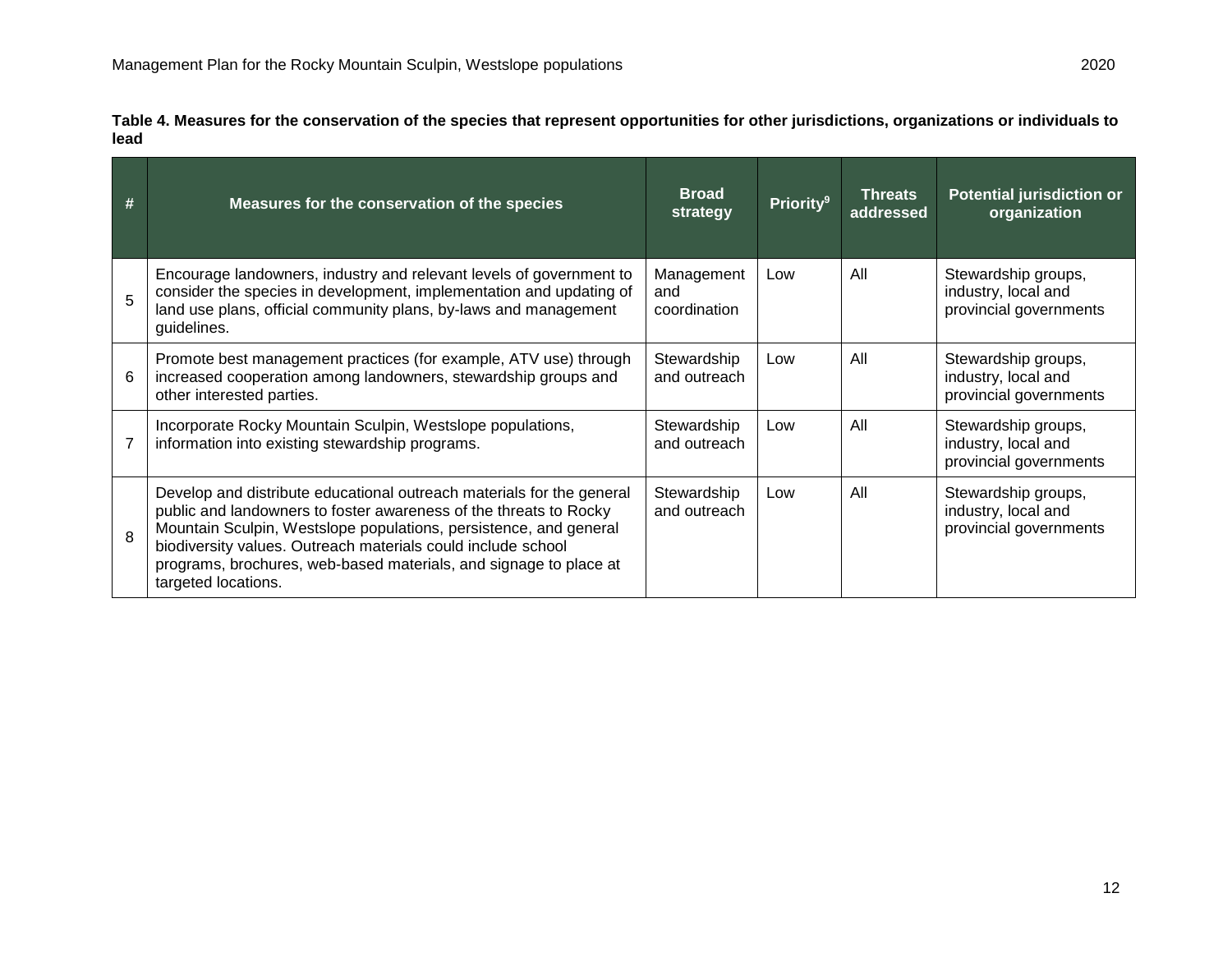### <span id="page-17-0"></span>**8 Measuring progress**

The performance indicators presented below provide a way to define and measure progress toward achieving the management objective. A successful management plan will achieve the overall aim of maintaining self-sustaining populations throughout their current distribution to ensure the species' long-term viability in the wild. Progress towards meeting this management objective will be reported on in the report on the progress of the management plan implementation.

The performance indicators presented below provide a way to define and measure progress toward achieving the management objective:

- 1. observe a stable or positive population abundance
- 2. observe a preservation or expansion of distribution, taking into account natural variation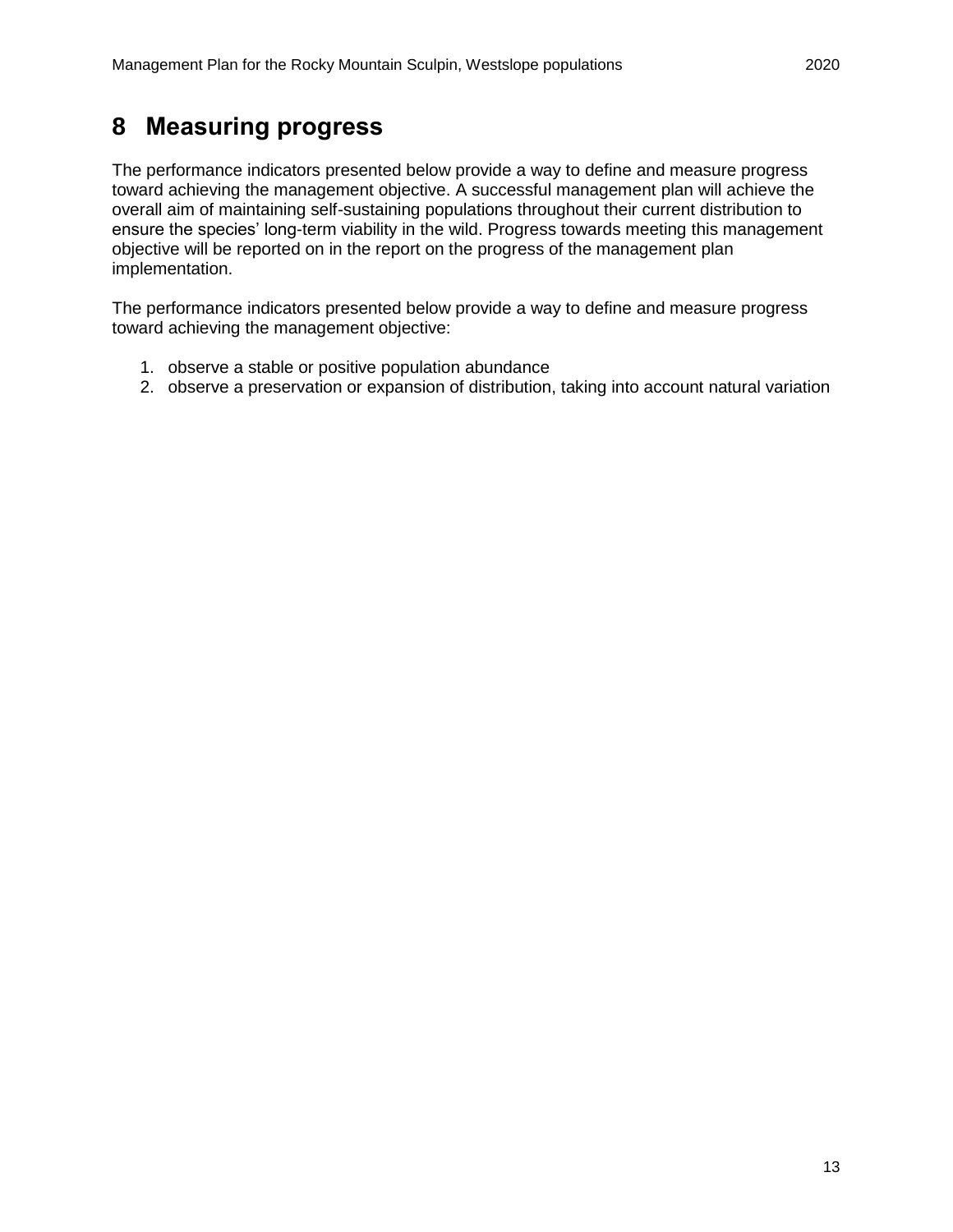### <span id="page-18-0"></span>**References**

Bailey, J.E. 1952. Life history and ecology of the sculpin *Cottus bairdi punctulatus* in southwestern Montana. Copeia 1952: 243-255.

Bergstedt, L.C. and E.P. Bergerson.1997. Health and movements of fish in response to sediment sluicing in the Wind River, Wyoming. Canadian Journal of Fisheries and Aquatic Sciences 54: 312-319.

Birtwell, I.K. 1999. The effects of sediment on fish and their habitat. Canadian Stock Assessment Secretariat Research Document 99/139. Ottawa. 34 pp.

British Columbia Conservation Data Centre. 2017. [BC Species and Ecosystems Explorer.](http://a100.gov.bc.ca/pub/eswp/) BC Ministry of Environment, Victoria, B.C. (Accessed January 19, 2017).

COSEWIC. 2001. [Status report on the shorthead sculpin](https://www.canada.ca/en/environment-climate-change/services/species-risk-public-registry/cosewic-assessments-status-reports/shorthead-sculpin.html) *Cottus confusus* in Canada. Committee on the Status of Endangered Wildlife in Canada. Ottawa. 64 pp.

COSEWIC. 2010. [COSEWIC assessment and status report on the Rocky Mountain Sculpin](https://wildlife-species.canada.ca/species-risk-registry/virtual_sara/files/cosewic/sr_Rocky%20Mountain%20Sculpin_0810_e.pdf)  *Cottus* [sp., Westslope populations, in Canada.](https://wildlife-species.canada.ca/species-risk-registry/virtual_sara/files/cosewic/sr_Rocky%20Mountain%20Sculpin_0810_e.pdf) Committee on the Status of Endangered Wildlife in Canada. Ottawa. x + 30 pp.

DFO (Fisheries and Ocean Canada). 2014. [Guidance on assessing threats, ecological risk and](http://www.dfo-mpo.gc.ca/csas-sccs/Publications/SAR-AS/2014/2014_013-eng.html)  [ecological impacts for species at risk.](http://www.dfo-mpo.gc.ca/csas-sccs/Publications/SAR-AS/2014/2014_013-eng.html) DFO Canadian Science Advisory Secretariat Science Advisory Report 2014/013. 21 pp.

DFO (Fisheries and Oceans Canada). 2012. [Recovery strategy for the Rocky Mountain Sculpin](https://www.sararegistry.gc.ca/virtual_sara/files/plans/rs_chabot_montagnes_rocheuses_rmtn_sculpin_eastslope_1112a_e.pdf)  (*Cottus* [sp.\), Eastslope populations, in Canada \[Final\].](https://www.sararegistry.gc.ca/virtual_sara/files/plans/rs_chabot_montagnes_rocheuses_rmtn_sculpin_eastslope_1112a_e.pdf) Species at Risk Act Recovery Strategy Series, Fisheries and Oceans Canada, Ottawa. ix + 57 p.

Hughes, G.W., and A.E. Peden. 1983. Life history and status of the shorthead sculpin (*Cottus confuses*: Pisces, Cottidae) in Canada and the sympatric relationship to the slimy sculpin (*Cottus cognatus*). Canadian Journal of Zoology 63: 306-311.

Koenig, R. 2000. Wildlife deaths are a grim wake-up call in Eastern Europe. Science 287 (5459): 173-1738.

Marrugo-Negrete, J., J.O. Verbel, E.L. Ceballos and L.N. Benitez. 2008. Total mercury and methylmercury concentrations in fish from the Mojana region of Colombia. Environmental Geochemistry and Health 30: 21-30.

Martin, D. personal communication. 2016. British Columbia Ministry of Forests, Lands and Natural Resource Operations

McCleave, J.D. 1964. Movement and population of the mottled sculpin (*Cottus bairdi girard*) in a small Montana stream. Copeia 1964: 506-513.

McPhail, J.D. 2007. The freshwater fishes of British Columbia. University of Alberta Press. Edmonton, AB. 696p.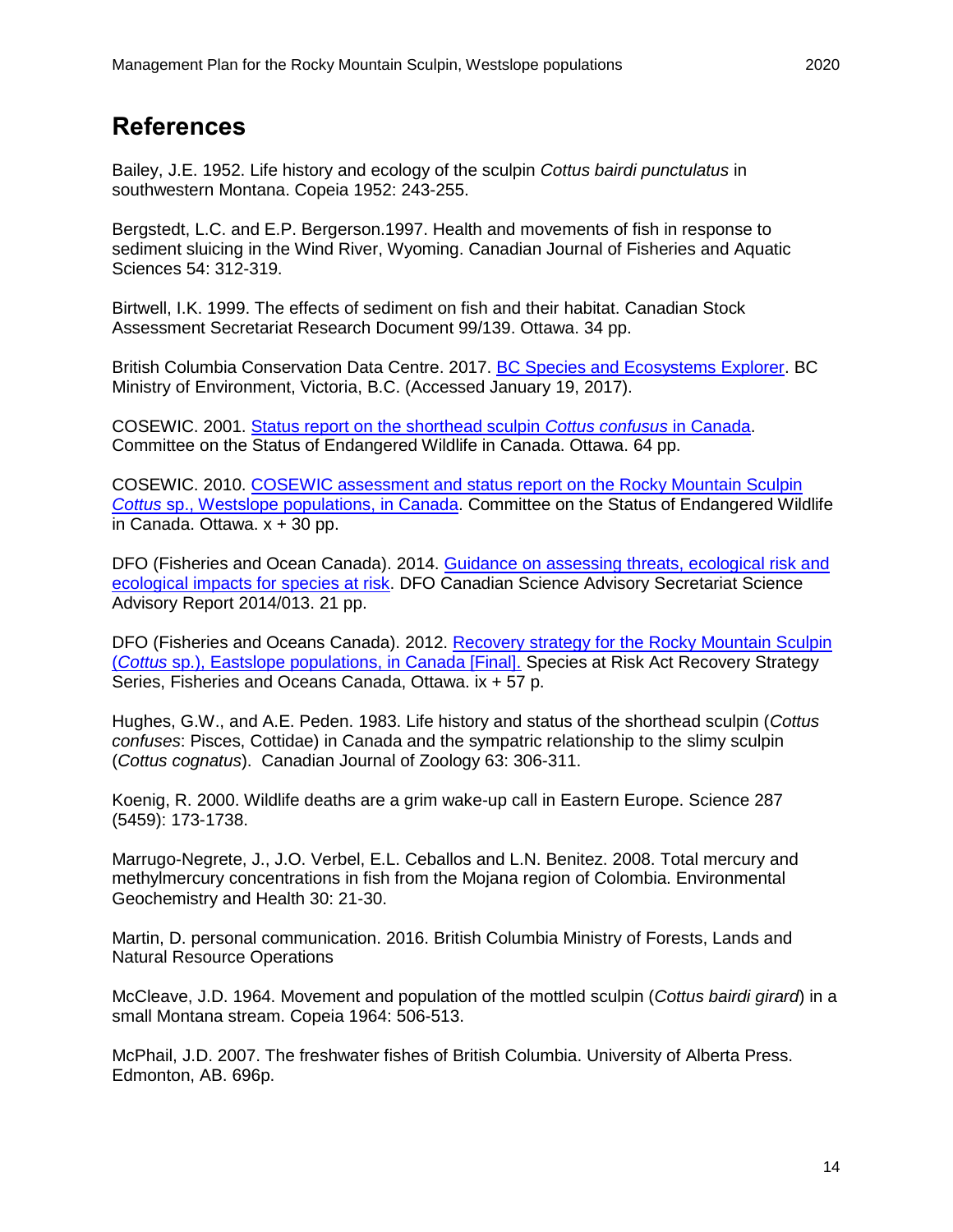Mebane, C.A. 2001. Testing bioassessment metrics: macroinvertebrate, sculpin, and salmonid responses to stream habitat, sediment, and metals. Environmental Monitoring and Assessment 67(3): 292-322.

Natureserve. 2017. [NatureServe Explorer: An online encyclopedia of life](http://explorer.natureserve.org/) [web application]. Version 7.0. NatureServe, Arlington, VA. U.S.A. (Accessed: January 24, 2017)

Orr, P.L., K. R. Guiger and C.K. Russel. 2006. Food chain transfer of selenium in lentic and lotic habitats of western Canadian watershed. Ecotoxicology and Environmental Safety 63: 175-188.

Peden, A.E. and G.W. Hughes. 1982. Status report of the shorthead sculpin (*Cottus confuses*) in the Flathead River, British Columbia. Status Report submitted to the Committee on the Status of Endangered Wildlife in Canada.

Peden, A.E. and G.W. Hughes. 1984. Status of the shorthead sculpin, *Cottus confuses*, in the Flathead River, British Columbia. Canadian Field Naturalist 98: 127-133.

Rudolfsen, T. personal communication. 2017. University of Alberta.

Rudolfsen, T. 2017. Characterizing adaptive morphological features and resource selection of Rocky Mountain Sculpin (*Cottus* sp.) a species at risk in Canada. M.Sc. thesis, Department of Renewable Resources, University of Alberta, Edmonton, AB. 78 pp.

Ruppert, J.L.W., P.M.A. James, E.B. Taylor, T. Rudolfsen, M. Veillard, C.S. Davis, D. Watkinson and M.S. Poesch. 2017. Riverscape genetic structure of a threatened and dispersal limited freshwater species, the Rocky Mountain Sculpin (*Cottus* sp.). Conservation Genetics DOI 10.007/s10592-017-0938-6.

Scott, W.B. and E.J. Crossman. 1973. Freshwater fishes of Canada. Bulletin of the Fisheries Research Boatd of Canada 184. 966 pp.

Shaw, R. and B,R, Taylor. 1994. Assessment of federal-provincial water quality data for the Flathead and Similkameen Rivers. Prepared for The Coordinating Committee of the Canada-British Columbia Water Quality Monitoring Agreement. xiv + 188 pp.

Teck Resources Ltd. 2014. [Annex N: Teck's Approach to Biodiversity Management.](https://www2.gov.bc.ca/assets/gov/environment/waste-management/industrial-waste/industrial-waste/mining-smelt-energy/area-based-man-plan/annexes/n_tecks_approach_biodiversity_management.pdf) Elk Valley Water Quality Plan.

Tschaplinski, P.J. 2010. [State of stream channels, fish habitats, and their adjacent riparian](https://www.for.gov.bc.ca/ftp/hfp/external/!publish/frep/reports/FREP_Report_27.pdf)  [areas: resource stewardship monitoring to evaluate the effectiveness of riparian management,](https://www.for.gov.bc.ca/ftp/hfp/external/!publish/frep/reports/FREP_Report_27.pdf)  [2005-2008.](https://www.for.gov.bc.ca/ftp/hfp/external/!publish/frep/reports/FREP_Report_27.pdf) FREP Report # 27. Min. For. Mines, Lands., For. Prac. Invest. Br., Victoria, B.C., Forest and Range Evaluation Program.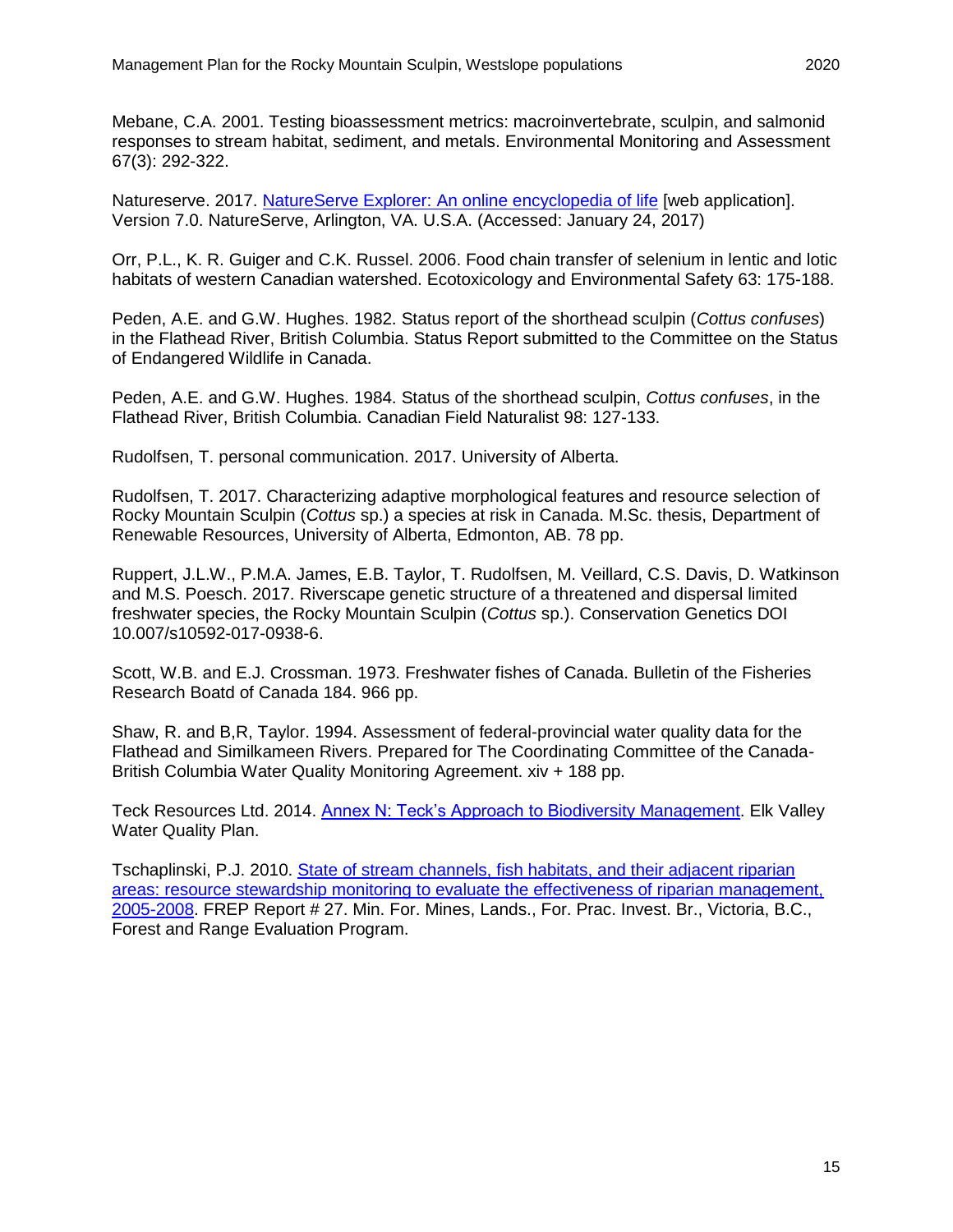# <span id="page-20-0"></span>**Appendix A: effects on the environment and other species**

In accordance with the Cabinet Directive on the Environmental Assessment of Policy, Plan and [Program Proposals](http://www.ceaa.gc.ca/default.asp?lang=En&n=B3186435-1) (2010), the *Species at Risk Act* (SARA) recovery planning documents incorporate strategic environmental assessment (SEA) considerations throughout the document. The purpose of a SEA is to incorporate environmental considerations into the development of public policies, plans, and program proposals to support environmentally sound decision-making and to evaluate whether the outcomes of a recovery planning document could affect any component of the environment or achievement of any of the [Federal Sustainable](http://fsds-sfdd.ca/index.html#/en/intro/)  [Development Strategy'](http://fsds-sfdd.ca/index.html#/en/intro/)s (FSDS) goals and targets.

Management planning is intended to benefit species at risk and biodiversity as a whole. However, it is recognized that management plans may also inadvertently lead to environmental effects beyond the intended benefits. The planning process is based on national guidelines and directly incorporates consideration of all environmental effects, with a particular focus on possible impacts to non-target species or habitats. The results of the SEA are incorporated directly into the management plan itself, but are also summarized in this appendix.

This management plan will benefit the environment by promoting the conservation of the Rocky Mountain Sculpin, Westslope populations, thereby contributing to FSDS goal 4 (Conserving and Restoring Ecosystems, Wildlife and Habitat, and Protecting Canadians). Specifically, it will help to attain the associated target 4.1, which is to have populations of federally listed species at risk exhibit trends that are consistent with recovery strategies and management plans.

The potential for the management plan to inadvertently lead to adverse effects on other species was considered. The SEA concluded that this management plan will clearly benefit the environment and will not entail any significant adverse effects. More specifically, within the distribution of the Rocky Mountain Sculpin, Westslope populations, it is unlikely that the broad strategies recommended within this plan will negatively impact other fish or wildlife species. The broad strategies for conservation suggested in tables 2 to 4 will help to address threats to the Rocky Mountain Sculpin, Westslope populations, and its habitat, such as improving water quality by limiting sediment inputs, which will also benefit other native species including the SARA listed Westslope Cutthroat Trout (*Oncorhynchus clarkii lewisi*). Furthermore, conservation efforts may benefit species downstream of the distribution of Rocky Mountain Sculpin, Westslope populations, as improvements in water quality could be conveyed to these areas.